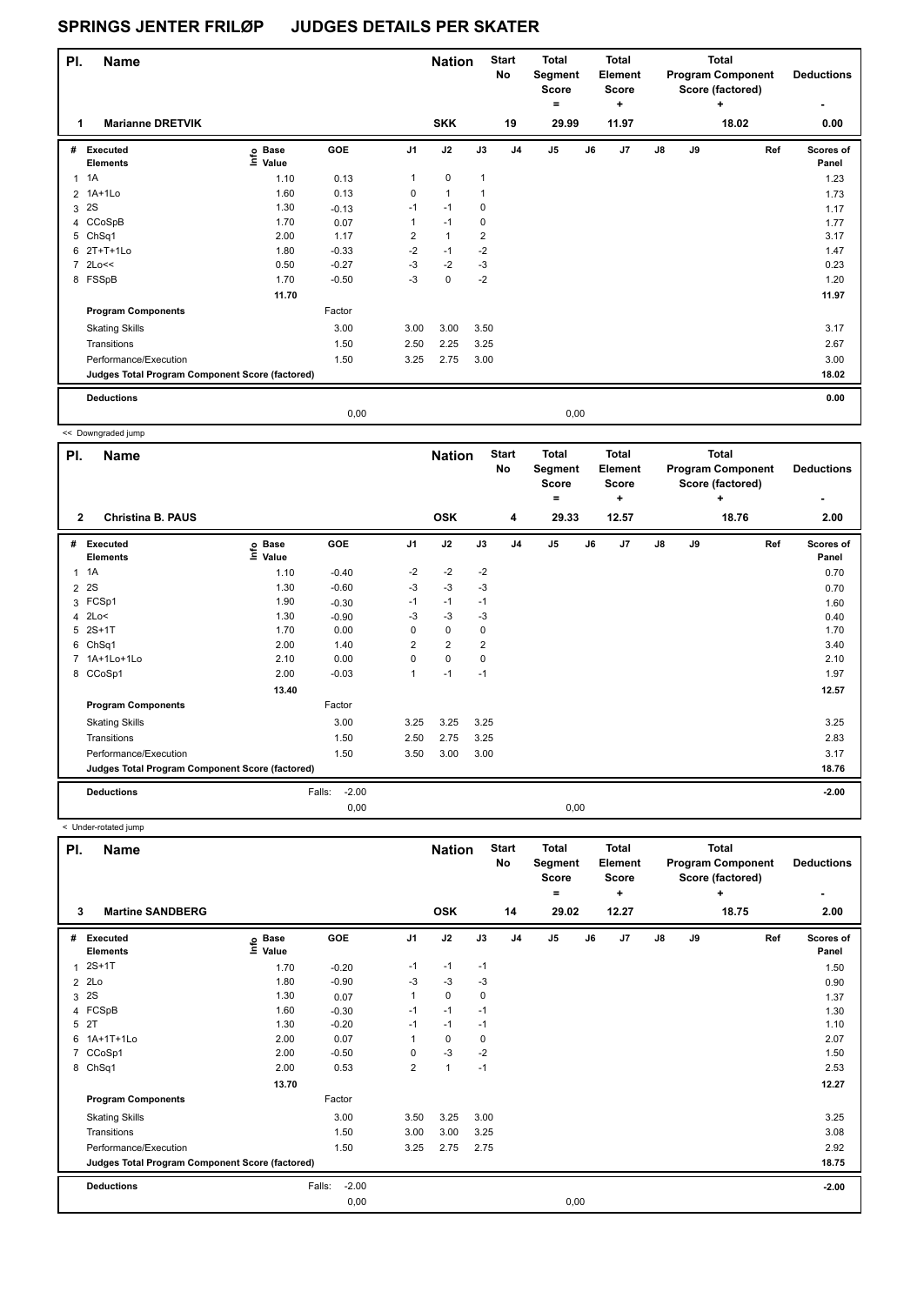| PI.            | <b>Name</b>                                     |   |                   |         |                | <b>Nation</b> |             | <b>Start</b><br>No | <b>Total</b><br>Segment<br><b>Score</b><br>۰ |      | Total<br><b>Element</b><br><b>Score</b><br>٠ |    |    | Total<br><b>Program Component</b><br>Score (factored)<br>٠ | <b>Deductions</b>  |
|----------------|-------------------------------------------------|---|-------------------|---------|----------------|---------------|-------------|--------------------|----------------------------------------------|------|----------------------------------------------|----|----|------------------------------------------------------------|--------------------|
| 4              | <b>Elisabeth SOLBERG</b>                        |   |                   |         |                | <b>TSK</b>    |             | 13                 | 28.00                                        |      | 11.63                                        |    |    | 16.37                                                      | 0.00               |
| #              | Executed<br><b>Elements</b>                     |   | e Base<br>⊑ Value | GOE     | J <sub>1</sub> | J2            | J3          | J <sub>4</sub>     | J <sub>5</sub>                               | J6   | J <sub>7</sub>                               | J8 | J9 | Ref                                                        | Scores of<br>Panel |
|                | 1 1A+1Lo                                        |   | 1.60              | 0.00    | 0              | $\mathbf 0$   | $\mathbf 0$ |                    |                                              |      |                                              |    |    |                                                            | 1.60               |
|                | 2 2 S                                           |   | 1.30              | $-0.53$ | $-2$           | $-3$          | -3          |                    |                                              |      |                                              |    |    |                                                            | 0.77               |
|                | 3 CCoSp2                                        |   | 2.50              | $-0.10$ | 0              | $-1$          | 0           |                    |                                              |      |                                              |    |    |                                                            | 2.40               |
| $\overline{4}$ | 1A                                              |   | 1.10              | 0.13    | 1              | 0             | 1           |                    |                                              |      |                                              |    |    |                                                            | 1.23               |
|                | 5 2Lo<                                          |   | 1.30              | $-0.80$ | $-2$           | $-3$          | $-3$        |                    |                                              |      |                                              |    |    |                                                            | 0.50               |
|                | 6 LSpB                                          |   | 1.20              | $-0.40$ | $-1$           | $-1$          | $-2$        |                    |                                              |      |                                              |    |    |                                                            | 0.80               |
|                | 7 ChSq1                                         |   | 2.00              | 0.93    | $\overline{2}$ | $\mathbf{1}$  | 1           |                    |                                              |      |                                              |    |    |                                                            | 2.93               |
|                | 8 1Lz+1Lo+1Lo                                   | e | 1.60              | $-0.20$ | $-2$           | $-2$          | $-2$        |                    |                                              |      |                                              |    |    |                                                            | 1.40               |
|                |                                                 |   | 12.60             |         |                |               |             |                    |                                              |      |                                              |    |    |                                                            | 11.63              |
|                | <b>Program Components</b>                       |   |                   | Factor  |                |               |             |                    |                                              |      |                                              |    |    |                                                            |                    |
|                | <b>Skating Skills</b>                           |   |                   | 3.00    | 3.25           | 2.50          | 2.75        |                    |                                              |      |                                              |    |    |                                                            | 2.83               |
|                | Transitions                                     |   |                   | 1.50    | 2.50           | 2.50          | 3.00        |                    |                                              |      |                                              |    |    |                                                            | 2.67               |
|                | Performance/Execution                           |   |                   | 1.50    | 2.75           | 2.50          | 2.50        |                    |                                              |      |                                              |    |    |                                                            | 2.58               |
|                | Judges Total Program Component Score (factored) |   |                   |         |                |               |             |                    |                                              |      |                                              |    |    |                                                            | 16.37              |
|                | <b>Deductions</b>                               |   |                   |         |                |               |             |                    |                                              |      |                                              |    |    |                                                            | 0.00               |
|                |                                                 |   |                   | 0,00    |                |               |             |                    |                                              | 0,00 |                                              |    |    |                                                            |                    |

< Under-rotated jump e Jump take off with wrong edge

| PI. | <b>Name</b>                                     |                   |            |                | <b>Nation</b>  |                | <b>Start</b><br><b>No</b> | <b>Total</b><br>Segment<br><b>Score</b><br>= |    | <b>Total</b><br>Element<br><b>Score</b><br>٠ |    |    | <b>Total</b><br><b>Program Component</b><br>Score (factored)<br>÷ | <b>Deductions</b>  |
|-----|-------------------------------------------------|-------------------|------------|----------------|----------------|----------------|---------------------------|----------------------------------------------|----|----------------------------------------------|----|----|-------------------------------------------------------------------|--------------------|
| 5   | <b>Ingrid Morken LOFTHUS</b>                    |                   |            |                | O <sub>l</sub> |                | 20                        | 27.03                                        |    | 10.90                                        |    |    | 16.13                                                             | 0.00               |
| #   | Executed<br><b>Elements</b>                     | e Base<br>⊆ Value | <b>GOE</b> | J <sub>1</sub> | J2             | J3             | J <sub>4</sub>            | J <sub>5</sub>                               | J6 | J7                                           | J8 | J9 | Ref                                                               | Scores of<br>Panel |
| 1   | 1A                                              | 1.10              | 0.07       | 0              | $\pmb{0}$      | $\mathbf{1}$   |                           |                                              |    |                                              |    |    |                                                                   | 1.17               |
|     | 2 1F+1Lo                                        | 1.00              | 0.00       | 0              | $\mathbf 0$    | 0              |                           |                                              |    |                                              |    |    |                                                                   | 1.00               |
|     | 3 CCoSpB                                        | 1.70              | $-0.20$    | 0              | $-1$           | $-1$           |                           |                                              |    |                                              |    |    |                                                                   | 1.50               |
|     | 4 2 S                                           | 1.30              | $-0.53$    | -3             | $-3$           | $-2$           |                           |                                              |    |                                              |    |    |                                                                   | 0.77               |
|     | 5 2Lo<<                                         | 0.50              | $-0.27$    | $-3$           | $-3$           | $-2$           |                           |                                              |    |                                              |    |    |                                                                   | 0.23               |
| 6   | Ch <sub>Sq1</sub>                               | 2.00              | 1.17       | $\overline{2}$ | $\mathbf{1}$   | $\overline{2}$ |                           |                                              |    |                                              |    |    |                                                                   | 3.17               |
|     | 7 LSpB                                          | 1.20              | 0.50       |                | $\overline{1}$ |                |                           |                                              |    |                                              |    |    |                                                                   | 1.70               |
|     | 8 1Lz+1A+1Lo+SEQ                                | 1.36              | 0.00       | 0              | $\mathbf 0$    | 0              |                           |                                              |    |                                              |    |    |                                                                   | 1.36               |
|     |                                                 | 10.16             |            |                |                |                |                           |                                              |    |                                              |    |    |                                                                   | 10.90              |
|     | <b>Program Components</b>                       |                   | Factor     |                |                |                |                           |                                              |    |                                              |    |    |                                                                   |                    |
|     | <b>Skating Skills</b>                           |                   | 3.00       | 2.75           | 2.75           | 2.75           |                           |                                              |    |                                              |    |    |                                                                   | 2.75               |
|     | Transitions                                     |                   | 1.50       | 2.50           | 2.50           | 2.50           |                           |                                              |    |                                              |    |    |                                                                   | 2.50               |
|     | Performance/Execution                           |                   | 1.50       | 2.75           | 2.75           | 2.75           |                           |                                              |    |                                              |    |    |                                                                   | 2.75               |
|     | Judges Total Program Component Score (factored) |                   |            |                |                |                |                           |                                              |    |                                              |    |    |                                                                   | 16.13              |
|     | <b>Deductions</b>                               |                   |            |                |                |                |                           |                                              |    |                                              |    |    |                                                                   | 0.00               |
|     |                                                 |                   | 0,00       |                |                |                |                           | 0,00                                         |    |                                              |    |    |                                                                   |                    |

<< Downgraded jump

| PI.          | <b>Name</b>                                     |                              |         |                | <b>Nation</b> |      | <b>Start</b><br>No | <b>Total</b><br>Segment<br><b>Score</b><br>$=$ |      | <b>Total</b><br>Element<br><b>Score</b><br>٠ |               |    | Total<br><b>Program Component</b><br>Score (factored)<br>٠ | <b>Deductions</b>  |
|--------------|-------------------------------------------------|------------------------------|---------|----------------|---------------|------|--------------------|------------------------------------------------|------|----------------------------------------------|---------------|----|------------------------------------------------------------|--------------------|
| 6            | <b>Lisa DYBSJORD</b>                            |                              |         |                | <b>OSK</b>    |      | 22                 | 27.00                                          |      | 11.50                                        |               |    | 15.50                                                      | 0.00               |
| #            | Executed<br><b>Elements</b>                     | <b>Base</b><br>lnfo<br>Value | GOE     | J <sub>1</sub> | J2            | J3   | J <sub>4</sub>     | J <sub>5</sub>                                 | J6   | J7                                           | $\mathsf{J}8$ | J9 | Ref                                                        | Scores of<br>Panel |
| $\mathbf{1}$ | 1A                                              | 1.10                         | 0.00    | 0              | 0             | 0    |                    |                                                |      |                                              |               |    |                                                            | 1.10               |
|              | 2 1Lz+1Lo+1Lo                                   | 1.60                         | 0.07    | 0              | $\mathbf 0$   | 1    |                    |                                                |      |                                              |               |    |                                                            | 1.67               |
| 3            | 2Lo                                             | 1.80                         | $-0.60$ | $-2$           | $-2$          | $-2$ |                    |                                                |      |                                              |               |    |                                                            | 1.20               |
|              | 4 CCoSp1                                        | 2.00                         | $-0.20$ | $-1$           | $\pmb{0}$     | $-1$ |                    |                                                |      |                                              |               |    |                                                            | 1.80               |
| 5            | 2S                                              | 1.30                         | $-0.33$ | $-2$           | $-2$          | $-1$ |                    |                                                |      |                                              |               |    |                                                            | 0.97               |
|              | 6 LSpB                                          | 1.20                         | $-0.20$ | 0              | $-1$          | $-1$ |                    |                                                |      |                                              |               |    |                                                            | 1.00               |
|              | 7 ChSq1                                         | 2.00                         | 0.23    |                | $\mathbf 0$   | 0    |                    |                                                |      |                                              |               |    |                                                            | 2.23               |
|              | 8 1A+1Lo                                        | 1.60                         | $-0.07$ | $-1$           | $\mathbf 0$   | 0    |                    |                                                |      |                                              |               |    |                                                            | 1.53               |
|              |                                                 | 12.60                        |         |                |               |      |                    |                                                |      |                                              |               |    |                                                            | 11.50              |
|              | <b>Program Components</b>                       |                              | Factor  |                |               |      |                    |                                                |      |                                              |               |    |                                                            |                    |
|              | <b>Skating Skills</b>                           |                              | 3.00    | 2.50           | 2.50          | 2.50 |                    |                                                |      |                                              |               |    |                                                            | 2.50               |
|              | Transitions                                     |                              | 1.50    | 2.50           | 2.75          | 3.00 |                    |                                                |      |                                              |               |    |                                                            | 2.75               |
|              | Performance/Execution                           |                              | 1.50    | 2.75           | 2.50          | 2.50 |                    |                                                |      |                                              |               |    |                                                            | 2.58               |
|              | Judges Total Program Component Score (factored) |                              |         |                |               |      |                    |                                                |      |                                              |               |    |                                                            | 15.50              |
|              | <b>Deductions</b>                               |                              |         |                |               |      |                    |                                                |      |                                              |               |    |                                                            | 0.00               |
|              |                                                 |                              | 0,00    |                |               |      |                    |                                                | 0,00 |                                              |               |    |                                                            |                    |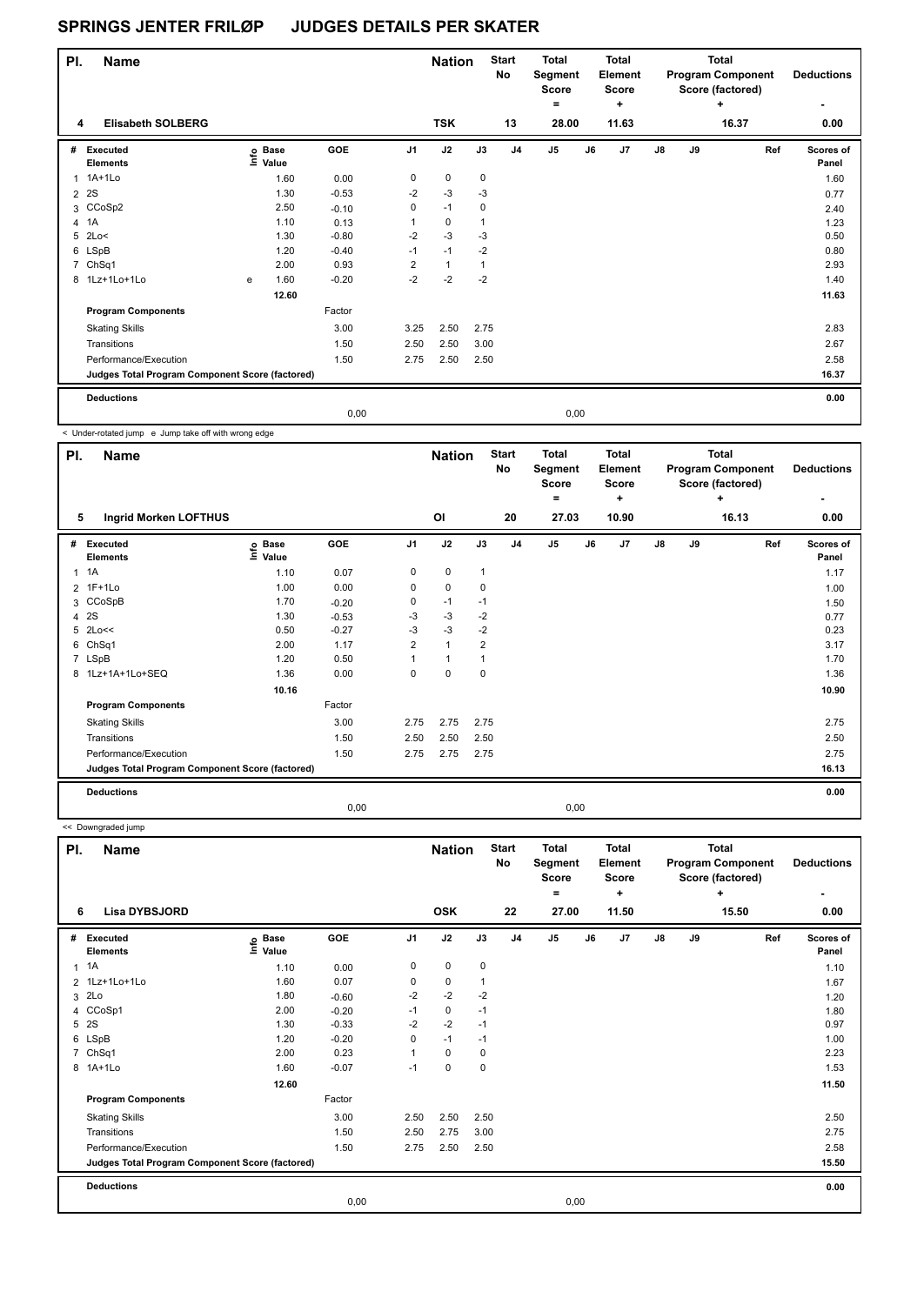| PI.            | <b>Name</b>                                     |                                  |         |                | <b>Nation</b> |             | <b>Start</b><br>No | <b>Total</b><br>Segment<br>Score<br>٠ |      | <b>Total</b><br>Element<br><b>Score</b><br>$\ddot{}$ |    |    | Total<br><b>Program Component</b><br>Score (factored)<br>٠ | <b>Deductions</b>  |
|----------------|-------------------------------------------------|----------------------------------|---------|----------------|---------------|-------------|--------------------|---------------------------------------|------|------------------------------------------------------|----|----|------------------------------------------------------------|--------------------|
| 7              | <b>Madeleine ERIKSEN</b>                        |                                  |         |                | <b>OSK</b>    |             | 25                 | 25.62                                 |      | 8.84                                                 |    |    | 16.78                                                      | 0.00               |
| #              | Executed<br><b>Elements</b>                     | <b>Base</b><br>e Base<br>⊑ Value | GOE     | J <sub>1</sub> | J2            | J3          | J <sub>4</sub>     | J <sub>5</sub>                        | J6   | J7                                                   | J8 | J9 | Ref                                                        | Scores of<br>Panel |
| 1              | 2Lo                                             | 1.80                             | $-0.60$ | $-2$           | $-2$          | $-2$        |                    |                                       |      |                                                      |    |    |                                                            | 1.20               |
| $\overline{2}$ | 1F                                              | 0.50                             | 0.20    | 1              | $\mathbf{1}$  | 1           |                    |                                       |      |                                                      |    |    |                                                            | 0.70               |
|                | 3 2S+seq                                        | 1.04                             | $-0.40$ | $-2$           | $-2$          | $-2$        |                    |                                       |      |                                                      |    |    |                                                            | 0.64               |
|                | 4 CCoSpB                                        | 1.70                             | $-0.20$ | 0              | $-1$          | $-1$        |                    |                                       |      |                                                      |    |    |                                                            | 1.50               |
|                | 5 Chsq1                                         | 2.00                             | $-0.33$ | $-1$           | $-1$          | $\mathbf 0$ |                    |                                       |      |                                                      |    |    |                                                            | 1.67               |
|                | 6 1A+2Lo<<                                      | 1.60                             | $-0.47$ | $-2$           | $-2$          | $-3$        |                    |                                       |      |                                                      |    |    |                                                            | 1.13               |
| 7              | 2T                                              | 1.30                             | $-0.47$ | $-2$           | $-2$          | $-3$        |                    |                                       |      |                                                      |    |    |                                                            | 0.83               |
|                | 8 LSpB                                          | 1.20                             | $-0.03$ | 1              | $-1$          | $-1$        |                    |                                       |      |                                                      |    |    |                                                            | 1.17               |
|                |                                                 | 11.14                            |         |                |               |             |                    |                                       |      |                                                      |    |    |                                                            | 8.84               |
|                | <b>Program Components</b>                       |                                  | Factor  |                |               |             |                    |                                       |      |                                                      |    |    |                                                            |                    |
|                | <b>Skating Skills</b>                           |                                  | 3.00    | 3.00           | 3.00          | 2.75        |                    |                                       |      |                                                      |    |    |                                                            | 2.92               |
|                | Transitions                                     |                                  | 1.50    | 2.50           | 2.75          | 2.75        |                    |                                       |      |                                                      |    |    |                                                            | 2.67               |
|                | Performance/Execution                           |                                  | 1.50    | 2.75           | 2.50          | 2.75        |                    |                                       |      |                                                      |    |    |                                                            | 2.67               |
|                | Judges Total Program Component Score (factored) |                                  |         |                |               |             |                    |                                       |      |                                                      |    |    |                                                            | 16.78              |
|                | <b>Deductions</b>                               |                                  |         |                |               |             |                    |                                       |      |                                                      |    |    |                                                            | 0.00               |
|                |                                                 |                                  | 0,00    |                |               |             |                    |                                       | 0,00 |                                                      |    |    |                                                            |                    |

<< Downgraded jump

H

| PI.            | <b>Name</b>                                     |                                  |                   |                | <b>Nation</b>            |             | <b>Start</b><br>No | <b>Total</b><br>Segment<br><b>Score</b><br>٠ |      | <b>Total</b><br>Element<br><b>Score</b><br>÷ |    |    | <b>Total</b><br><b>Program Component</b><br>Score (factored)<br>÷ | <b>Deductions</b>  |
|----------------|-------------------------------------------------|----------------------------------|-------------------|----------------|--------------------------|-------------|--------------------|----------------------------------------------|------|----------------------------------------------|----|----|-------------------------------------------------------------------|--------------------|
| 8              | Sara ØSTENHEDEN                                 |                                  |                   |                | <b>OSK</b>               |             | 21                 | 25.16                                        |      | 9.41                                         |    |    | 16.75                                                             | 1.00               |
| #              | Executed<br><b>Elements</b>                     | <b>Base</b><br>e Base<br>⊆ Value | <b>GOE</b>        | J <sub>1</sub> | J2                       | J3          | J <sub>4</sub>     | J <sub>5</sub>                               | J6   | J7                                           | J8 | J9 | Ref                                                               | Scores of<br>Panel |
| $\mathbf{1}$   | 2S                                              | 1.30                             | $-0.60$           | $-3$           | $-3$                     | $-3$        |                    |                                              |      |                                              |    |    |                                                                   | 0.70               |
| $\overline{2}$ | 1A                                              | 1.10                             | 0.00              | 0              | $\mathbf 0$              | 0           |                    |                                              |      |                                              |    |    |                                                                   | 1.10               |
|                | 3 LSpB                                          | 1.20                             | 0.67              | 2              | $\overline{1}$           |             |                    |                                              |      |                                              |    |    |                                                                   | 1.87               |
| 4              | 2Lo<                                            | 1.30                             | $-0.60$           | $-2$           | $-2$                     | $-2$        |                    |                                              |      |                                              |    |    |                                                                   | 0.70               |
| 5              | Ch <sub>Sq1</sub>                               | 2.00                             | 0.47              | $\overline{2}$ | $\mathbf 0$              | 0           |                    |                                              |      |                                              |    |    |                                                                   | 2.47               |
|                | 6 CCoSp0                                        | 0.00                             | 0.00              | ٠              | $\overline{\phantom{a}}$ |             |                    |                                              |      |                                              |    |    |                                                                   | 0.00               |
| $\overline{7}$ | 2S+SEQ                                          | 1.04                             | $-0.07$           | 0              | $-1$                     | 0           |                    |                                              |      |                                              |    |    |                                                                   | 0.97               |
|                | 8 1Lz+1Lo+1Lo                                   | 1.60                             | 0.00              | $\Omega$       | $\mathbf 0$              | $\mathbf 0$ |                    |                                              |      |                                              |    |    |                                                                   | 1.60               |
|                |                                                 | 9.54                             |                   |                |                          |             |                    |                                              |      |                                              |    |    |                                                                   | 9.41               |
|                | <b>Program Components</b>                       |                                  | Factor            |                |                          |             |                    |                                              |      |                                              |    |    |                                                                   |                    |
|                | <b>Skating Skills</b>                           |                                  | 3.00              | 3.25           | 2.75                     | 2.50        |                    |                                              |      |                                              |    |    |                                                                   | 2.83               |
|                | Transitions                                     |                                  | 1.50              | 2.75           | 3.00                     | 2.75        |                    |                                              |      |                                              |    |    |                                                                   | 2.83               |
|                | Performance/Execution                           |                                  | 1.50              | 3.00           | 2.50                     | 2.50        |                    |                                              |      |                                              |    |    |                                                                   | 2.67               |
|                | Judges Total Program Component Score (factored) |                                  |                   |                |                          |             |                    |                                              |      |                                              |    |    |                                                                   | 16.75              |
|                | <b>Deductions</b>                               |                                  | $-1.00$<br>Falls: |                |                          |             |                    |                                              |      |                                              |    |    |                                                                   | $-1.00$            |
|                |                                                 |                                  | 0,00              |                |                          |             |                    |                                              | 0,00 |                                              |    |    |                                                                   |                    |

< Under-rotated jump

| PI.            | <b>Name</b>                                     |                                  |            |                | <b>Nation</b>  |              | <b>Start</b><br><b>No</b> | <b>Total</b><br>Segment<br><b>Score</b><br>٠ |    | <b>Total</b><br>Element<br><b>Score</b><br>٠ |               |    | Total<br><b>Program Component</b><br>Score (factored)<br>÷ | <b>Deductions</b>  |
|----------------|-------------------------------------------------|----------------------------------|------------|----------------|----------------|--------------|---------------------------|----------------------------------------------|----|----------------------------------------------|---------------|----|------------------------------------------------------------|--------------------|
| 9              | <b>Kamilla HAGA SOLEM</b>                       |                                  |            |                | <b>BSK</b>     |              | 12                        | 25.04                                        |    | 11.43                                        |               |    | 13.61                                                      | 0.00               |
| #              | <b>Executed</b><br><b>Elements</b>              | <b>Base</b><br>e Base<br>⊑ Value | <b>GOE</b> | J <sub>1</sub> | J2             | J3           | J <sub>4</sub>            | J <sub>5</sub>                               | J6 | J7                                           | $\mathsf{J}8$ | J9 | Ref                                                        | Scores of<br>Panel |
| 1              | 1A                                              | 1.10                             | 0.13       | 1              | $\mathbf 0$    | $\mathbf{1}$ |                           |                                              |    |                                              |               |    |                                                            | 1.23               |
|                | 2 CCoSpB                                        | 1.70                             | $-0.20$    | 0              | $-1$           | $-1$         |                           |                                              |    |                                              |               |    |                                                            | 1.50               |
| 3              | 2S+1T+1Lo                                       | 2.20                             | $-0.33$    | $-2$           | $-2$           | $-1$         |                           |                                              |    |                                              |               |    |                                                            | 1.87               |
| $\overline{4}$ | $1A+1T$                                         | 1.50                             | $-0.27$    | $-1$           | $-2$           | $-1$         |                           |                                              |    |                                              |               |    |                                                            | 1.23               |
| 5              | Ch <sub>Sq1</sub>                               | 2.00                             | 0.70       | $\overline{2}$ | $\overline{1}$ | 0            |                           |                                              |    |                                              |               |    |                                                            | 2.70               |
| 6              | 2S                                              | 1.30                             | $-0.27$    | $-2$           | $-1$           | $-1$         |                           |                                              |    |                                              |               |    |                                                            | 1.03               |
| $\overline{7}$ | 1F                                              | 0.50                             | 0.07       | 1              | $\mathbf 0$    | 0            |                           |                                              |    |                                              |               |    |                                                            | 0.57               |
|                | 8 FCSpB                                         | 1.60                             | $-0.30$    | $-1$           | $-1$           | $-1$         |                           |                                              |    |                                              |               |    |                                                            | 1.30               |
|                |                                                 | 11.90                            |            |                |                |              |                           |                                              |    |                                              |               |    |                                                            | 11.43              |
|                | <b>Program Components</b>                       |                                  | Factor     |                |                |              |                           |                                              |    |                                              |               |    |                                                            |                    |
|                | <b>Skating Skills</b>                           |                                  | 3.00       | 2.50           | 2.25           | 2.25         |                           |                                              |    |                                              |               |    |                                                            | 2.33               |
|                | Transitions                                     |                                  | 1.50       | 2.50           | 2.00           | 2.50         |                           |                                              |    |                                              |               |    |                                                            | 2.33               |
|                | Performance/Execution                           |                                  | 1.50       | 2.25           | 2.25           | 1.75         |                           |                                              |    |                                              |               |    |                                                            | 2.08               |
|                | Judges Total Program Component Score (factored) |                                  |            |                |                |              |                           |                                              |    |                                              |               |    |                                                            | 13.61              |
|                | <b>Deductions</b>                               |                                  |            |                |                |              |                           |                                              |    |                                              |               |    |                                                            | 0.00               |
|                |                                                 |                                  | 0,00       |                |                |              |                           | 0,00                                         |    |                                              |               |    |                                                            |                    |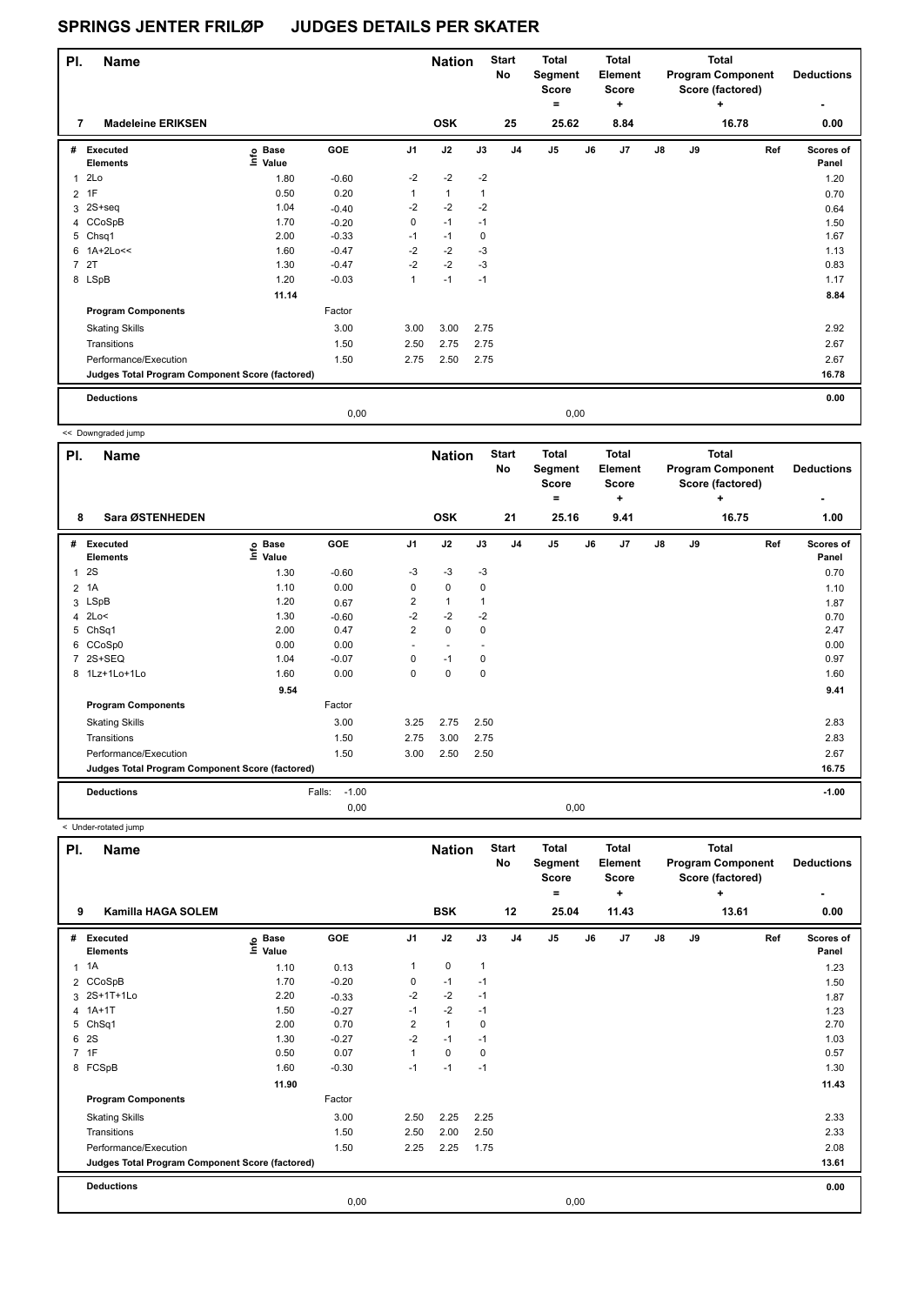| PI.            | <b>Name</b>                                                              |                   |                           |                  | <b>Nation</b>        |           | <b>Start</b><br>No | Total<br>Segment<br><b>Score</b><br>$=$ |    | <b>Total</b><br>Element<br><b>Score</b><br>$\ddot{}$ |    |    | Total<br><b>Program Component</b><br>Score (factored)<br>٠   | <b>Deductions</b>  |
|----------------|--------------------------------------------------------------------------|-------------------|---------------------------|------------------|----------------------|-----------|--------------------|-----------------------------------------|----|------------------------------------------------------|----|----|--------------------------------------------------------------|--------------------|
| 10             | Ella Sofia ROLL-LUND                                                     |                   |                           |                  | <b>BSK</b>           |           | 1                  | 23.84                                   |    | 9.70                                                 |    |    | 14.14                                                        | 0.00               |
|                | # Executed                                                               | e Base<br>⊑ Value | GOE                       | J1               | J2                   | J3        | J4                 | J5                                      | J6 | J7                                                   | J8 | J9 | Ref                                                          | Scores of          |
|                | Elements                                                                 |                   |                           |                  | $\pmb{0}$            |           |                    |                                         |    |                                                      |    |    |                                                              | Panel              |
|                | $1 \t1A$                                                                 | 1.10              | 0.00                      | $\pmb{0}$        |                      | 0         |                    |                                         |    |                                                      |    |    |                                                              | 1.10               |
|                | 2 1Lz+1Lo                                                                | 1.10              | 0.00                      | $\pmb{0}$        | 0                    | 0         |                    |                                         |    |                                                      |    |    |                                                              | 1.10               |
|                | 3 LSpB<br>4 1S                                                           | 1.20<br>0.40      | $-0.30$                   | 0<br>$\mathbf 0$ | $-1$<br>$\mathbf{1}$ | $-2$<br>0 |                    |                                         |    |                                                      |    |    |                                                              | 0.90               |
|                | 5 CCoSp2                                                                 | 2.50              | 0.07<br>$-0.20$           | $\mathbf 0$      | $-1$                 | $-1$      |                    |                                         |    |                                                      |    |    |                                                              | 0.47<br>2.30       |
|                | 6 1Lo                                                                    | 0.50              | 0.00                      | $\mathbf 0$      | $\pmb{0}$            | $\pmb{0}$ |                    |                                         |    |                                                      |    |    |                                                              | 0.50               |
|                | 7 1F+1Lo+1Lo                                                             | 1.50              | 0.00                      | $\mathbf 0$      | $\pmb{0}$            | $\pmb{0}$ |                    |                                         |    |                                                      |    |    |                                                              | 1.50               |
|                | 8 ChSq1                                                                  | 2.00              | $-0.17$                   | $\mathbf 0$      | $\pmb{0}$            | $-1$      |                    |                                         |    |                                                      |    |    |                                                              | 1.83               |
|                |                                                                          | 10.30             |                           |                  |                      |           |                    |                                         |    |                                                      |    |    |                                                              | 9.70               |
|                | <b>Program Components</b>                                                |                   | Factor                    |                  |                      |           |                    |                                         |    |                                                      |    |    |                                                              |                    |
|                |                                                                          |                   |                           |                  |                      |           |                    |                                         |    |                                                      |    |    |                                                              |                    |
|                | <b>Skating Skills</b>                                                    |                   | 3.00                      | 2.50             | 2.25                 | 2.00      |                    |                                         |    |                                                      |    |    |                                                              | 2.25               |
|                | Transitions                                                              |                   | 1.50                      | 2.00             | 2.25                 | 2.50      |                    |                                         |    |                                                      |    |    |                                                              | 2.25               |
|                | Performance/Execution                                                    |                   | 1.50                      | 2.75             | 2.50                 | 2.75      |                    |                                         |    |                                                      |    |    |                                                              | 2.67               |
|                | Judges Total Program Component Score (factored)                          |                   |                           |                  |                      |           |                    |                                         |    |                                                      |    |    |                                                              | 14.14              |
|                | <b>Deductions</b>                                                        |                   |                           |                  |                      |           |                    |                                         |    |                                                      |    |    |                                                              | 0.00               |
|                |                                                                          |                   | 0,00                      |                  |                      |           |                    | 0,00                                    |    |                                                      |    |    |                                                              |                    |
|                |                                                                          |                   |                           |                  |                      |           |                    |                                         |    |                                                      |    |    |                                                              |                    |
| PI.            | <b>Name</b>                                                              |                   |                           |                  | <b>Nation</b>        |           | <b>Start</b><br>No | <b>Total</b><br>Segment<br>Score        |    | <b>Total</b><br>Element<br>Score                     |    |    | <b>Total</b><br><b>Program Component</b><br>Score (factored) | <b>Deductions</b>  |
| 11             | Kari-Sofie TELLEFSEN                                                     |                   |                           |                  | <b>OSK</b>           |           | 24                 | =<br>23.47                              |    | +<br>10.57                                           |    |    | +<br>13.90                                                   | 1.00               |
|                | # Executed                                                               |                   | GOE                       | J1               | J2                   | J3        | J4                 | J5                                      | J6 | J7                                                   | J8 | J9 | Ref                                                          | Scores of          |
|                | Elements                                                                 | e Base<br>E Value |                           |                  |                      |           |                    |                                         |    |                                                      |    |    |                                                              | Panel              |
|                | $1$ 1F                                                                   | 0.50              | 0.07                      | 0                | $\mathbf{1}$         | 0         |                    |                                         |    |                                                      |    |    |                                                              | 0.57               |
| 2              | 2S                                                                       | 1.30              | $-0.27$                   | $-1$             | $-1$                 | $-2$      |                    |                                         |    |                                                      |    |    |                                                              | 1.03               |
|                | 3 LSpB                                                                   | 1.20              | $-0.20$                   | $-1$             | $-1$                 | 0         |                    |                                         |    |                                                      |    |    |                                                              | 1.00               |
|                | 4 ChSq1                                                                  | 2.00              | 0.00                      | 0                | 0                    | 0         |                    |                                         |    |                                                      |    |    |                                                              | 2.00               |
| 5              | 1A                                                                       | 1.10              | 0.00                      | $\mathbf 0$      | $\pmb{0}$            | 0         |                    |                                         |    |                                                      |    |    |                                                              | 1.10               |
|                | 6 1Lo+1Lo+1Lo                                                            | 1.50              | 0.00                      | 0                | $\pmb{0}$            | 0         |                    |                                         |    |                                                      |    |    |                                                              | 1.50               |
|                | 7 1A+1T                                                                  | 1.50              | 0.00                      | 0                | $\pmb{0}$            | 0         |                    |                                         |    |                                                      |    |    |                                                              | 1.50               |
|                | 8 CCoSpB                                                                 | 1.70              | 0.17                      | $\mathbf{1}$     | $\pmb{0}$            | 0         |                    |                                         |    |                                                      |    |    |                                                              | 1.87               |
|                |                                                                          | 10.80             |                           |                  |                      |           |                    |                                         |    |                                                      |    |    |                                                              | 10.57              |
|                | <b>Program Components</b>                                                |                   | Factor                    |                  |                      |           |                    |                                         |    |                                                      |    |    |                                                              |                    |
|                | <b>Skating Skills</b>                                                    |                   | 3.00                      | 2.50             | 2.75                 | 2.00      |                    |                                         |    |                                                      |    |    |                                                              | 2.42               |
|                |                                                                          |                   | 1.50                      | 2.00             | 2.50                 | 2.25      |                    |                                         |    |                                                      |    |    |                                                              | 2.25               |
|                | Transitions                                                              |                   | 1.50                      | 2.25             | 2.25                 | 2.00      |                    |                                         |    |                                                      |    |    |                                                              | 2.17               |
|                | Performance/Execution<br>Judges Total Program Component Score (factored) |                   |                           |                  |                      |           |                    |                                         |    |                                                      |    |    |                                                              |                    |
|                |                                                                          |                   |                           |                  |                      |           |                    |                                         |    |                                                      |    |    |                                                              | 13.90              |
|                | <b>Deductions</b>                                                        |                   | $-1.00$<br>Falls:<br>0,00 |                  |                      |           |                    | 0,00                                    |    |                                                      |    |    |                                                              | $-1.00$            |
|                |                                                                          |                   |                           |                  |                      |           |                    |                                         |    |                                                      |    |    |                                                              |                    |
| PI.            | <b>Name</b>                                                              |                   |                           |                  | <b>Nation</b>        |           | <b>Start</b><br>No | <b>Total</b><br>Segment<br>Score<br>$=$ |    | <b>Total</b><br>Element<br><b>Score</b>              |    |    | <b>Total</b><br><b>Program Component</b><br>Score (factored) | <b>Deductions</b>  |
| 12             | Juliane ÅSBERG                                                           |                   |                           |                  | <b>SSK</b>           |           | 7                  | 22.86                                   |    | +<br>9.61                                            |    |    | 13.25                                                        | 0.00               |
|                | # Executed<br><b>Elements</b>                                            | e Base<br>⊑ Value | GOE                       | J1               | J2                   | J3        | J4                 | J5                                      | J6 | J7                                                   | J8 | J9 | Ref                                                          | Scores of<br>Panel |
|                | $1 A+1T$                                                                 | 1.50              | $-0.20$                   | $-1$             | $-1$                 | $-1$      |                    |                                         |    |                                                      |    |    |                                                              | 1.30               |
| $\overline{2}$ | 1F+1T+1Lo                                                                | 1.40              | $-0.03$                   | $-1$             | $\pmb{0}$            | 0         |                    |                                         |    |                                                      |    |    |                                                              | 1.37               |
|                | 3 ChSq1                                                                  | 2.00              | 0.30                      | 1                | $\mathbf{1}$         | $-1$      |                    |                                         |    |                                                      |    |    |                                                              | 2.30               |
| 4              | 1Lo                                                                      | 0.50              | 0.07                      | 1                | 0                    | 0         |                    |                                         |    |                                                      |    |    |                                                              | 0.57               |
|                | 5 LSpB                                                                   | 1.20              | $-0.60$                   | $-2$             | $-2$                 | -2        |                    |                                         |    |                                                      |    |    |                                                              | 0.60               |
|                | 6 2S                                                                     | 1.30              | $-0.53$                   | -3               | $-2$                 | -3        |                    |                                         |    |                                                      |    |    |                                                              | 0.77               |
|                | 7 1A                                                                     | 1.10              | 0.00                      | $\mathbf 0$      | 0                    | 0         |                    |                                         |    |                                                      |    |    |                                                              | 1.10               |
|                | 8 CCoSpB                                                                 | 1.70              | $-0.10$                   | $\mathbf 0$      | $-1$                 | 0         |                    |                                         |    |                                                      |    |    |                                                              | 1.60               |
|                |                                                                          | 10.70             |                           |                  |                      |           |                    |                                         |    |                                                      |    |    |                                                              | 9.61               |
|                | <b>Program Components</b>                                                |                   | Factor                    |                  |                      |           |                    |                                         |    |                                                      |    |    |                                                              |                    |
|                | <b>Skating Skills</b>                                                    |                   | 3.00                      | 2.50             | 2.25                 | 2.00      |                    |                                         |    |                                                      |    |    |                                                              | 2.25               |
|                | Transitions                                                              |                   | 1.50                      | 2.50             | 2.00                 | 1.75      |                    |                                         |    |                                                      |    |    |                                                              | 2.08               |
|                | Performance/Execution                                                    |                   | 1.50                      | 2.50             | 2.50                 | 1.75      |                    |                                         |    |                                                      |    |    |                                                              | 2.25               |
|                | Judges Total Program Component Score (factored)                          |                   |                           |                  |                      |           |                    |                                         |    |                                                      |    |    |                                                              | 13.25              |
|                | <b>Deductions</b>                                                        |                   |                           |                  |                      |           |                    |                                         |    |                                                      |    |    |                                                              | 0.00               |
|                |                                                                          |                   | 0,00                      |                  |                      |           |                    | 0,00                                    |    |                                                      |    |    |                                                              |                    |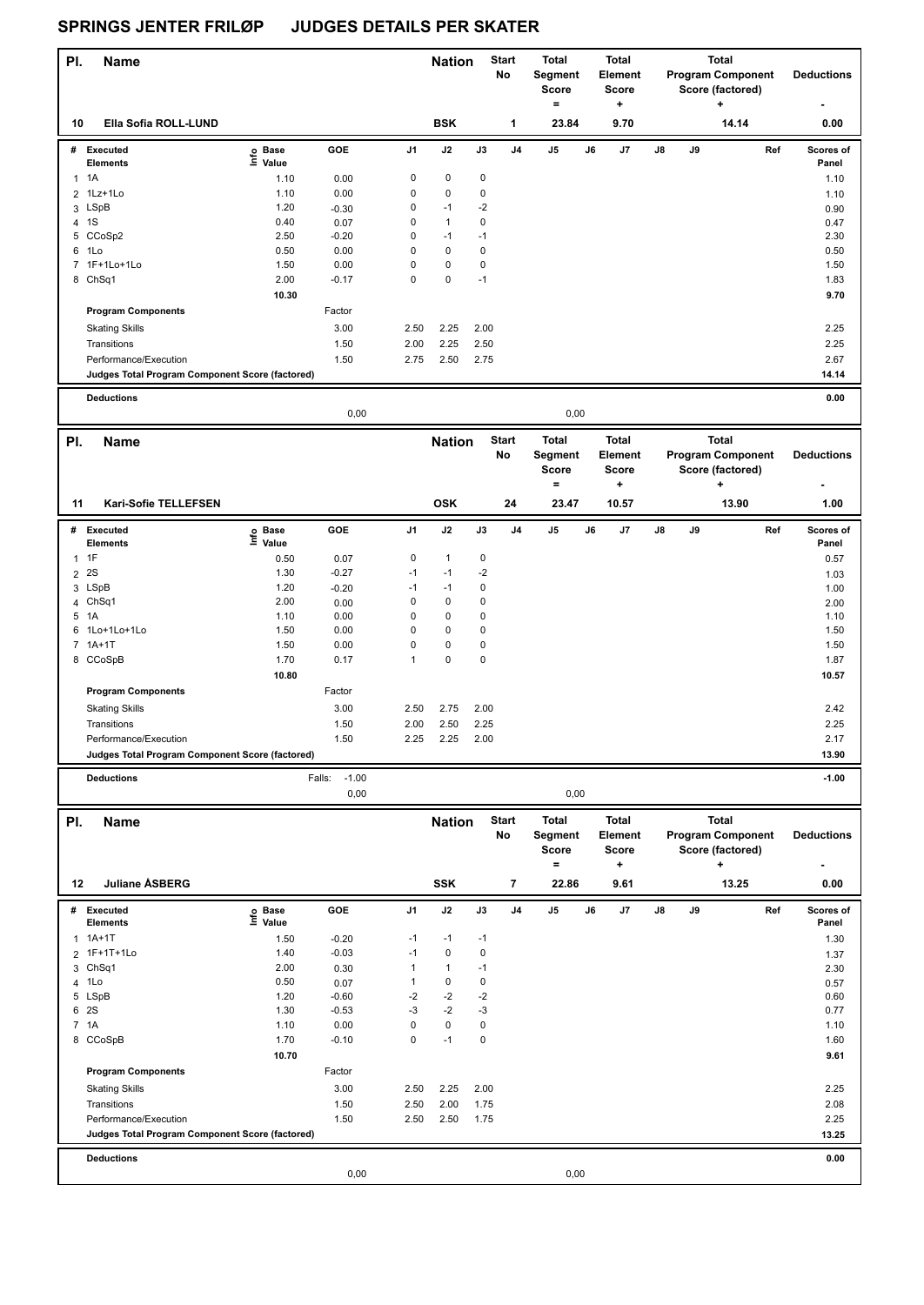| PI. | <b>Name</b>                                     |                                   |                           |                         | <b>Nation</b>     |                        | <b>Start</b><br>No | Total<br><b>Segment</b><br><b>Score</b><br>$=$ |    | <b>Total</b><br>Element<br><b>Score</b><br>÷   |    |    | <b>Total</b><br><b>Program Component</b><br>Score (factored)<br>۰. | <b>Deductions</b> |
|-----|-------------------------------------------------|-----------------------------------|---------------------------|-------------------------|-------------------|------------------------|--------------------|------------------------------------------------|----|------------------------------------------------|----|----|--------------------------------------------------------------------|-------------------|
| 13  | Rikke BØE                                       |                                   |                           |                         | <b>SSK</b>        |                        | 10                 | 22.85                                          |    | 9.24                                           |    |    | 14.61                                                              | 1.00              |
|     | # Executed                                      | e Base<br>E Value                 | GOE                       | J1                      | J2                | J3                     | J <sub>4</sub>     | J5                                             | J6 | J7                                             | J8 | J9 | Ref                                                                | Scores of         |
|     | <b>Elements</b><br>2S+1T+1Lo                    |                                   |                           | $\pmb{0}$               | $\mathbf 0$       |                        |                    |                                                |    |                                                |    |    |                                                                    | Panel             |
| 1   | 2 1A+1Lo                                        | 2.20<br>1.60                      | 0.00<br>0.07              | $\mathbf{1}$            | $\pmb{0}$         | $\pmb{0}$<br>$\pmb{0}$ |                    |                                                |    |                                                |    |    |                                                                    | 2.20              |
|     |                                                 | 1.20                              |                           | -2                      | $-1$              | $-2$                   |                    |                                                |    |                                                |    |    |                                                                    | 1.67              |
|     | 3 LSpB<br>4 2Lo                                 | 1.80                              | $-0.50$<br>$-0.90$        | -3                      | $-3$              | $-3$                   |                    |                                                |    |                                                |    |    |                                                                    | 0.70              |
|     | 5 ChSq1                                         | 2.00                              | $-0.50$                   | $-2$                    | 0                 | $-1$                   |                    |                                                |    |                                                |    |    |                                                                    | 0.90<br>1.50      |
|     | 6 2S                                            | 1.30                              | 0.00                      | $\pmb{0}$               | 0                 | $\pmb{0}$              |                    |                                                |    |                                                |    |    |                                                                    | 1.30              |
|     | 7 Ccosp0                                        | 0.00                              | 0.00                      | L,                      | $\overline{a}$    | L,                     |                    |                                                |    |                                                |    |    |                                                                    | 0.00              |
|     | 8 1A                                            | 1.10                              | $-0.13$                   | $-1$                    | $\mathbf 0$       | $-1$                   |                    |                                                |    |                                                |    |    |                                                                    | 0.97              |
|     |                                                 | 11.20                             |                           |                         |                   |                        |                    |                                                |    |                                                |    |    |                                                                    | 9.24              |
|     | <b>Program Components</b>                       |                                   | Factor                    |                         |                   |                        |                    |                                                |    |                                                |    |    |                                                                    |                   |
|     | <b>Skating Skills</b>                           |                                   | 3.00                      | 2.50                    | 2.75              | 2.50                   |                    |                                                |    |                                                |    |    |                                                                    | 2.58              |
|     | Transitions                                     |                                   | 1.50                      | 2.00                    | 2.25              | 2.00                   |                    |                                                |    |                                                |    |    |                                                                    | 2.08              |
|     | Performance/Execution                           |                                   | 1.50                      | 2.50                    | 2.50              | 2.50                   |                    |                                                |    |                                                |    |    |                                                                    | 2.50              |
|     | Judges Total Program Component Score (factored) |                                   |                           |                         |                   |                        |                    |                                                |    |                                                |    |    |                                                                    | 14.61             |
|     |                                                 |                                   |                           |                         |                   |                        |                    |                                                |    |                                                |    |    |                                                                    |                   |
|     | <b>Deductions</b>                               |                                   | $-1.00$<br>Falls:<br>0,00 |                         |                   |                        |                    | 0,00                                           |    |                                                |    |    |                                                                    | $-1.00$           |
|     |                                                 |                                   |                           |                         |                   |                        |                    |                                                |    |                                                |    |    |                                                                    |                   |
| PI. | <b>Name</b>                                     |                                   |                           |                         | <b>Nation</b>     |                        | <b>Start</b><br>No | <b>Total</b><br>Segment<br>Score               |    | <b>Total</b><br><b>Element</b><br><b>Score</b> |    |    | <b>Total</b><br><b>Program Component</b><br>Score (factored)       | <b>Deductions</b> |
| 14  | <b>Frida Turiddotter BERGE</b>                  |                                   |                           |                         | <b>AKK</b>        |                        | 2                  | $=$<br>22.26                                   |    | ÷<br>10.13                                     |    |    | +<br>13.13                                                         | 1.00              |
|     | # Executed                                      | $\overset{\circ}{\text{E}}$ Value | GOE                       | J1                      | J2                | J3                     | J4                 | J5                                             | J6 | J7                                             | J8 | J9 | Ref                                                                | Scores of         |
|     | <b>Elements</b>                                 |                                   |                           |                         |                   |                        |                    |                                                |    |                                                |    |    |                                                                    | Panel             |
| 1   | 2S+1T+1Lo                                       | 2.20                              | $-0.33$                   | $-1$                    | $-2$              | $-2$                   |                    |                                                |    |                                                |    |    |                                                                    | 1.87              |
|     | 2 LSpB                                          | 1.20                              | $-0.70$                   | -2                      | $-2$              | $-3$                   |                    |                                                |    |                                                |    |    |                                                                    | 0.50              |
|     | 3 2S                                            | 1.30                              | $-0.20$                   | $-1$                    | $-1$              | $-1$                   |                    |                                                |    |                                                |    |    |                                                                    | 1.10              |
|     | 4 1A+1Lo                                        | 1.60                              | 0.00                      | $\pmb{0}$               | 0                 | $\pmb{0}$              |                    |                                                |    |                                                |    |    |                                                                    | 1.60              |
| 5   | 1F                                              | 0.50                              | 0.13                      | $\mathbf{1}$            | 0                 | $\mathbf{1}$           |                    |                                                |    |                                                |    |    |                                                                    | 0.63              |
|     | 6 1A                                            | 1.10                              | 0.00                      | $\mathbf 0$             | $\mathbf 0$       | $\mathbf 0$            |                    |                                                |    |                                                |    |    |                                                                    | 1.10              |
|     | 7 ChSq1                                         | 2.00<br>1.70                      | $-0.17$<br>$-0.20$        | 0<br>0                  | $\pmb{0}$<br>$-1$ | $-1$<br>$-1$           |                    |                                                |    |                                                |    |    |                                                                    | 1.83<br>1.50      |
|     | 8 CCoSpB                                        |                                   |                           |                         |                   |                        |                    |                                                |    |                                                |    |    |                                                                    |                   |
|     | <b>Program Components</b>                       | 11.60                             | Factor                    |                         |                   |                        |                    |                                                |    |                                                |    |    |                                                                    | 10.13             |
|     |                                                 |                                   |                           |                         |                   |                        |                    |                                                |    |                                                |    |    |                                                                    |                   |
|     | <b>Skating Skills</b>                           |                                   | 3.00                      | 2.50                    | 2.00              | 2.25                   |                    |                                                |    |                                                |    |    |                                                                    | 2.25              |
|     | Transitions                                     |                                   | 1.50                      | 2.25                    | 2.25              | 2.25                   |                    |                                                |    |                                                |    |    |                                                                    | 2.25              |
|     | Performance/Execution                           |                                   | 1.50                      | 2.25                    | 1.75              | 2.00                   |                    |                                                |    |                                                |    |    |                                                                    | 2.00              |
|     | Judges Total Program Component Score (factored) |                                   |                           |                         |                   |                        |                    |                                                |    |                                                |    |    |                                                                    | 13.13             |
|     | <b>Deductions</b>                               |                                   | $-1.00$<br>Falls:<br>0,00 |                         |                   |                        |                    | 0,00                                           |    |                                                |    |    |                                                                    | $-1.00$           |
|     |                                                 |                                   |                           |                         |                   |                        | <b>Start</b>       | <b>Total</b>                                   |    | <b>Total</b>                                   |    |    | Total                                                              |                   |
| PI. | <b>Name</b>                                     |                                   |                           |                         | <b>Nation</b>     |                        | No                 | Segment<br>Score<br>$=$                        |    | Element<br><b>Score</b><br>÷                   |    |    | <b>Program Component</b><br>Score (factored)<br>٠                  | <b>Deductions</b> |
| 15  | <b>Camilla Føske DANIELSEN</b>                  |                                   |                           |                         | TT                |                        | 8                  | 22.26                                          |    | 11.00                                          |    |    | 11.26                                                              | 0.00              |
|     | # Executed                                      | e Base<br>⊑ Value                 | GOE                       | J1                      | J2                | J3                     | J4                 | J5                                             | J6 | J7                                             | J8 | J9 | Ref                                                                | Scores of         |
|     | <b>Elements</b><br>1 1F+1Lo+1A+SEQ              |                                   |                           | 0                       | $\pmb{0}$         | -1                     |                    |                                                |    |                                                |    |    |                                                                    | Panel             |
|     | 2 CCoSp2                                        | 1.28<br>2.50                      | $-0.07$<br>0.23           | $\overline{\mathbf{c}}$ | $-1$              | $\pmb{0}$              |                    |                                                |    |                                                |    |    |                                                                    | 1.21              |
|     | $3 \t2S+1T$                                     | 1.70                              | $-0.40$                   | $-2$                    | $-2$              | $-2$                   |                    |                                                |    |                                                |    |    |                                                                    | 2.73<br>1.30      |
|     | 4 1A                                            | 1.10                              | 0.00                      | 0                       | 0                 | $\pmb{0}$              |                    |                                                |    |                                                |    |    |                                                                    | 1.10              |
|     | 5 LSpB                                          | 1.20                              | $-0.40$                   | $-2$                    | $-1$              | $-1$                   |                    |                                                |    |                                                |    |    |                                                                    | 0.80              |
|     | 6 ChSq1                                         | 2.00                              | 0.23                      | 0                       | 0                 | $\mathbf{1}$           |                    |                                                |    |                                                |    |    |                                                                    | 2.23              |
|     | $7$ 1 Lz                                        | 0.60<br>e                         | $-0.20$                   | $-2$                    | $-2$              | $-2$                   |                    |                                                |    |                                                |    |    |                                                                    | 0.40              |
|     | 8 2T                                            | 1.30                              | $-0.07$                   | $-1$                    | 0                 | $\pmb{0}$              |                    |                                                |    |                                                |    |    |                                                                    | 1.23              |
|     |                                                 | 11.68                             |                           |                         |                   |                        |                    |                                                |    |                                                |    |    |                                                                    | 11.00             |
|     | <b>Program Components</b>                       |                                   | Factor                    |                         |                   |                        |                    |                                                |    |                                                |    |    |                                                                    |                   |
|     | <b>Skating Skills</b>                           |                                   | 3.00                      | 2.00                    | 2.00              | 2.00                   |                    |                                                |    |                                                |    |    |                                                                    | 2.00              |
|     | Transitions                                     |                                   | 1.50                      | 1.75                    | 1.75              | 1.50                   |                    |                                                |    |                                                |    |    |                                                                    | 1.67              |
|     | Performance/Execution                           |                                   | 1.50                      | 2.00                    | 1.75              | 1.75                   |                    |                                                |    |                                                |    |    |                                                                    | 1.83              |
|     | Judges Total Program Component Score (factored) |                                   |                           |                         |                   |                        |                    |                                                |    |                                                |    |    |                                                                    | 11.26             |
|     | <b>Deductions</b>                               |                                   | 0,00                      |                         |                   |                        |                    | 0,00                                           |    |                                                |    |    |                                                                    | 0.00              |
|     |                                                 |                                   |                           |                         |                   |                        |                    |                                                |    |                                                |    |    |                                                                    |                   |

e Jump take off with wrong edge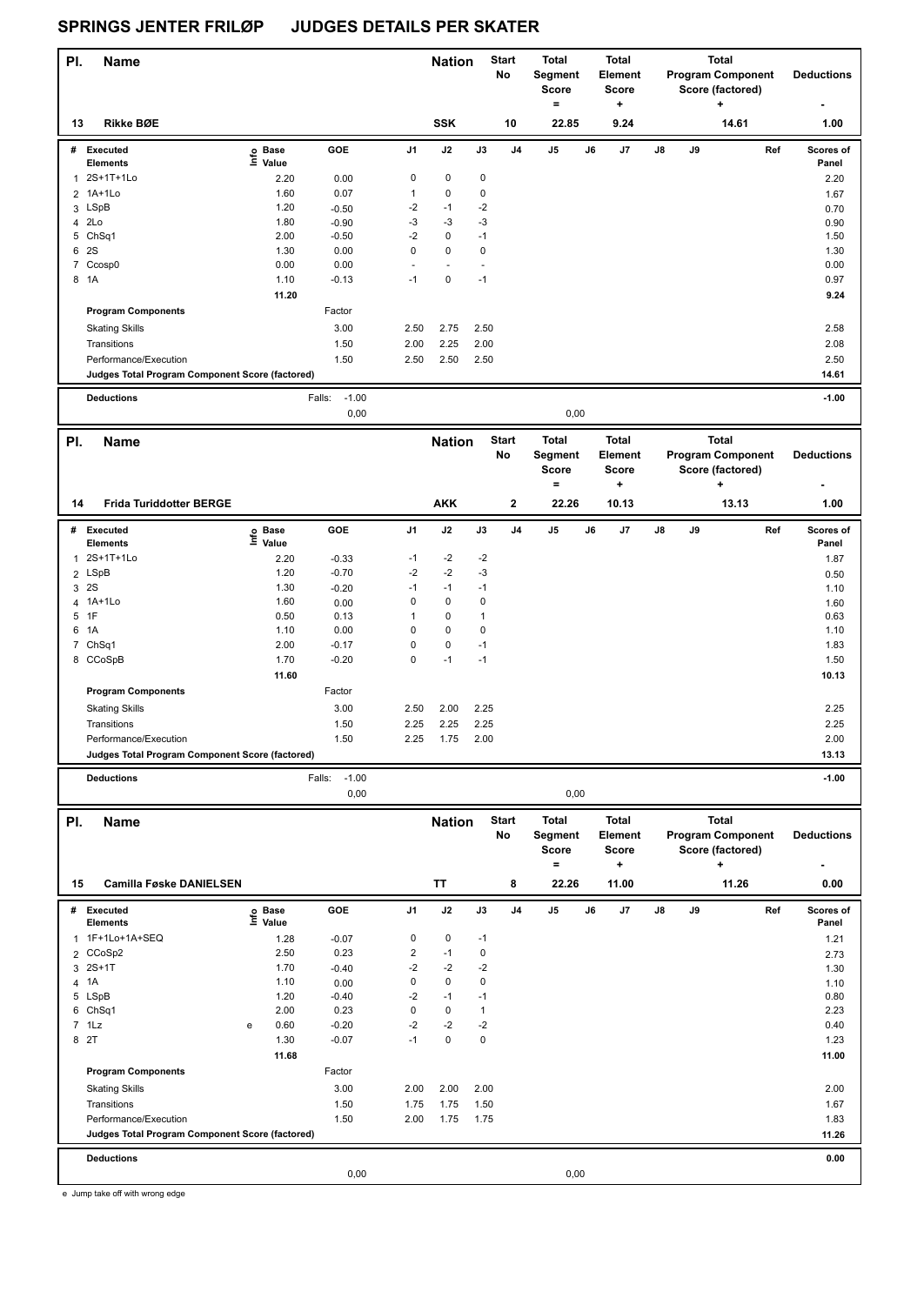| PI.          | <b>Name</b>                                     |                   |                   |                 | <b>Nation</b> |              | <b>Start</b><br><b>No</b> | <b>Total</b><br>Segment<br><b>Score</b><br>$\equiv$ |    | Total<br><b>Element</b><br><b>Score</b><br>$\ddot{}$ |    |    | <b>Total</b><br><b>Program Component</b><br>Score (factored)      | <b>Deductions</b>  |
|--------------|-------------------------------------------------|-------------------|-------------------|-----------------|---------------|--------------|---------------------------|-----------------------------------------------------|----|------------------------------------------------------|----|----|-------------------------------------------------------------------|--------------------|
| 16           | <b>Jenitha SITTAMPALLAM</b>                     |                   |                   |                 | <b>TT</b>     |              | 26                        | 20.68                                               |    | 8.65                                                 |    |    | 13.03                                                             | 1.00               |
| #            | Executed<br><b>Elements</b>                     | e Base<br>⊑ Value | GOE               | J1              | J2            | J3           | J4                        | J5                                                  | J6 | J7                                                   | J8 | J9 | Ref                                                               | Scores of<br>Panel |
|              | <b>2S</b>                                       |                   |                   | $-2$            | $-2$          | $-2$         |                           |                                                     |    |                                                      |    |    |                                                                   |                    |
| $\mathbf{1}$ | 2 1F+1A+SEQ                                     | 1.30<br>1.28      | $-0.40$<br>0.00   | $\mathbf 0$     | 0             | 0            |                           |                                                     |    |                                                      |    |    |                                                                   | 0.90               |
|              | 3 2T                                            | 1.30              | $-0.60$           | -3              | $-3$          | -3           |                           |                                                     |    |                                                      |    |    |                                                                   | 1.28<br>0.70       |
|              | 4 CCoSpB                                        | 1.70              | $-0.30$           | $-1$            | $-2$          | $\pmb{0}$    |                           |                                                     |    |                                                      |    |    |                                                                   | 1.40               |
|              | 5 1F+1Lo+1T                                     | 1.40              | 0.00              | $\mathbf 0$     | $\pmb{0}$     | 0            |                           |                                                     |    |                                                      |    |    |                                                                   | 1.40               |
| 6            | ChSq1                                           | 2.00              | 0.07              | $\mathbf{1}$    | $\pmb{0}$     | $-1$         |                           |                                                     |    |                                                      |    |    |                                                                   | 2.07               |
|              | 7 1A                                            | 1.10              | $-0.20$           | $-1$            | $-1$          | $-1$         |                           |                                                     |    |                                                      |    |    |                                                                   | 0.90               |
|              | 8 LSp0                                          | 0.00              | 0.00              |                 | L             | L,           |                           |                                                     |    |                                                      |    |    |                                                                   | 0.00               |
|              |                                                 | 10.08             |                   |                 |               |              |                           |                                                     |    |                                                      |    |    |                                                                   | 8.65               |
|              | <b>Program Components</b>                       |                   | Factor            |                 |               |              |                           |                                                     |    |                                                      |    |    |                                                                   |                    |
|              | <b>Skating Skills</b>                           |                   | 3.00              | 2.25            | 2.00          | 2.25         |                           |                                                     |    |                                                      |    |    |                                                                   | 2.17               |
|              | Transitions                                     |                   | 1.50              | 2.25            | 2.00          | 2.25         |                           |                                                     |    |                                                      |    |    |                                                                   | 2.17               |
|              | Performance/Execution                           |                   | 1.50              | 2.75            | 1.75          | 2.00         |                           |                                                     |    |                                                      |    |    |                                                                   | 2.17               |
|              | Judges Total Program Component Score (factored) |                   |                   |                 |               |              |                           |                                                     |    |                                                      |    |    |                                                                   | 13.03              |
|              |                                                 |                   |                   |                 |               |              |                           |                                                     |    |                                                      |    |    |                                                                   |                    |
|              | <b>Deductions</b>                               |                   | $-1.00$<br>Falls: |                 |               |              |                           |                                                     |    |                                                      |    |    |                                                                   | $-1.00$            |
|              |                                                 |                   | 0,00              |                 |               |              |                           | 0,00                                                |    |                                                      |    |    |                                                                   |                    |
| PI.          | <b>Name</b>                                     |                   |                   |                 | <b>Nation</b> |              | <b>Start</b><br>No        | <b>Total</b><br>Segment<br><b>Score</b>             |    | <b>Total</b><br>Element<br>Score                     |    |    | <b>Total</b><br><b>Program Component</b><br>Score (factored)      | <b>Deductions</b>  |
| 17           | <b>Maria Tran HILLESTAD</b>                     |                   |                   |                 | <b>OSK</b>    |              | 6                         | $=$<br>20.53                                        |    | $\ddot{}$<br>10.03                                   |    |    | ٠<br>10.50                                                        | 0.00               |
| #            | <b>Executed</b>                                 |                   | GOE               | J1              | J2            | J3           | J4                        | J5                                                  | J6 | J7                                                   | J8 | J9 | Ref                                                               | Scores of          |
|              | <b>Elements</b>                                 | e Base<br>E Value |                   |                 |               |              |                           |                                                     |    |                                                      |    |    |                                                                   | Panel              |
|              | 1 1A+1Lo                                        | 1.60              | $-0.07$           | $\pmb{0}$       | $\pmb{0}$     | $-1$         |                           |                                                     |    |                                                      |    |    |                                                                   | 1.53               |
|              | 2 2S+1Lo+1T                                     | 2.20              | $-0.13$           | $-1$            | $\pmb{0}$     | $-1$         |                           |                                                     |    |                                                      |    |    |                                                                   | 2.07               |
|              | 3 LSpB                                          | 1.20              | $-0.60$           | $-2$            | $-2$          | $-2$         |                           |                                                     |    |                                                      |    |    |                                                                   | 0.60               |
|              | 4 2S                                            | 1.30              | $-0.07$           | $-1$            | $\pmb{0}$     | 0            |                           |                                                     |    |                                                      |    |    |                                                                   | 1.23               |
|              | 5 1Lz                                           | 0.60              | 0.00              | $\pmb{0}$       | $\pmb{0}$     | 0            |                           |                                                     |    |                                                      |    |    |                                                                   | 0.60               |
|              | 6 CCoSpB                                        | 1.70              | $-0.30$           | $-1$            | $-1$          | $-1$         |                           |                                                     |    |                                                      |    |    |                                                                   | 1.40               |
|              | 7 ChSq1                                         | 2.00              | $-0.17$           | $\mathbf 0$     | $\pmb{0}$     | $-1$         |                           |                                                     |    |                                                      |    |    |                                                                   | 1.83               |
|              | 8 1A                                            | 1.10              | $-0.33$           | $-2$            | $-1$          | $-2$         |                           |                                                     |    |                                                      |    |    |                                                                   | 0.77               |
|              |                                                 | 11.70             |                   |                 |               |              |                           |                                                     |    |                                                      |    |    |                                                                   | 10.03              |
|              | <b>Program Components</b>                       |                   | Factor            |                 |               |              |                           |                                                     |    |                                                      |    |    |                                                                   |                    |
|              | <b>Skating Skills</b>                           |                   | 3.00              | 1.50            | 2.00          | 2.00         |                           |                                                     |    |                                                      |    |    |                                                                   | 1.83               |
|              | Transitions                                     |                   | 1.50              | 1.25            | 1.50          | 1.50         |                           |                                                     |    |                                                      |    |    |                                                                   | 1.42               |
|              | Performance/Execution                           |                   | 1.50              | 1.50            | 2.00          | 2.25         |                           |                                                     |    |                                                      |    |    |                                                                   | 1.92               |
|              | Judges Total Program Component Score (factored) |                   |                   |                 |               |              |                           |                                                     |    |                                                      |    |    |                                                                   | 10.50              |
|              |                                                 |                   |                   |                 |               |              |                           |                                                     |    |                                                      |    |    |                                                                   |                    |
|              | <b>Deductions</b>                               |                   | 0,00              |                 |               |              |                           | 0,00                                                |    |                                                      |    |    |                                                                   | 0.00               |
|              |                                                 |                   |                   |                 |               |              |                           |                                                     |    |                                                      |    |    |                                                                   |                    |
| PI.          | <b>Name</b>                                     |                   |                   |                 | <b>Nation</b> |              | <b>Start</b><br>No        | Total<br>Segment<br>Score<br>$=$                    |    | <b>Total</b><br>Element<br>Score<br>$\ddot{}$        |    |    | <b>Total</b><br><b>Program Component</b><br>Score (factored)<br>٠ | <b>Deductions</b>  |
| 18           | Lena HAAS                                       |                   |                   |                 | <b>SKK</b>    |              | 3                         | 19.78                                               |    | 8.64                                                 |    |    | 12.14                                                             | 1.00               |
|              | # Executed                                      | e Base<br>⊑ Value | GOE               | J1              | J2            | J3           | J4                        | J5                                                  | J6 | J7                                                   | J8 | J9 | Ref                                                               | Scores of          |
|              | <b>Elements</b>                                 |                   |                   |                 |               |              |                           |                                                     |    |                                                      |    |    |                                                                   | Panel              |
|              | $1 \t1A$                                        | 1.10              | $-0.20$           | -1              | $-1$          | $-1$         |                           |                                                     |    |                                                      |    |    |                                                                   | 0.90               |
|              | 2 1F+1Lo+2Lo<<                                  | 1.50              | $-0.23$           | -3              | $-2$          | $-2$         |                           |                                                     |    |                                                      |    |    |                                                                   | 1.27               |
| 3            | LSpB                                            | 1.20<br>1.30      | $-0.20$           | $\pmb{0}$<br>-3 | $-1$<br>$-3$  | $-1$<br>$-3$ |                           |                                                     |    |                                                      |    |    |                                                                   | 1.00               |
|              | 4 2S<br>5 ChSq1                                 | 2.00              | $-0.60$<br>0.00   | $\mathbf 0$     | $\pmb{0}$     | 0            |                           |                                                     |    |                                                      |    |    |                                                                   | 0.70<br>2.00       |
|              | 6 1Lz                                           | 0.60              | 0.00              | $\mathbf 0$     | $\pmb{0}$     | 0            |                           |                                                     |    |                                                      |    |    |                                                                   | 0.60               |
|              | 7 1Lo+2Lo<<                                     | 1.00              | $-0.23$           | -3              | $-2$          | $-2$         |                           |                                                     |    |                                                      |    |    |                                                                   | 0.77               |
|              | 8 CCoSp1                                        | 2.00              | $-0.60$           | $-1$            | $-3$          | -2           |                           |                                                     |    |                                                      |    |    |                                                                   | 1.40               |
|              |                                                 | 10.70             |                   |                 |               |              |                           |                                                     |    |                                                      |    |    |                                                                   | 8.64               |
|              | <b>Program Components</b>                       |                   | Factor            |                 |               |              |                           |                                                     |    |                                                      |    |    |                                                                   |                    |
|              | <b>Skating Skills</b>                           |                   | 3.00              | 2.25            | 2.00          | 2.25         |                           |                                                     |    |                                                      |    |    |                                                                   | 2.17               |
|              | Transitions                                     |                   | 1.50              | 1.75            | 1.75          | 2.00         |                           |                                                     |    |                                                      |    |    |                                                                   | 1.83               |
|              | Performance/Execution                           |                   | 1.50              | 2.25            | 1.75          | 1.75         |                           |                                                     |    |                                                      |    |    |                                                                   | 1.92               |
|              | Judges Total Program Component Score (factored) |                   |                   |                 |               |              |                           |                                                     |    |                                                      |    |    |                                                                   | 12.14              |
|              |                                                 |                   |                   |                 |               |              |                           |                                                     |    |                                                      |    |    |                                                                   |                    |
|              | <b>Deductions</b>                               |                   | $-1.00$<br>Falls: |                 |               |              |                           |                                                     |    |                                                      |    |    |                                                                   | $-1.00$            |
|              |                                                 |                   | 0,00              |                 |               |              |                           | 0,00                                                |    |                                                      |    |    |                                                                   |                    |

<< Downgraded jump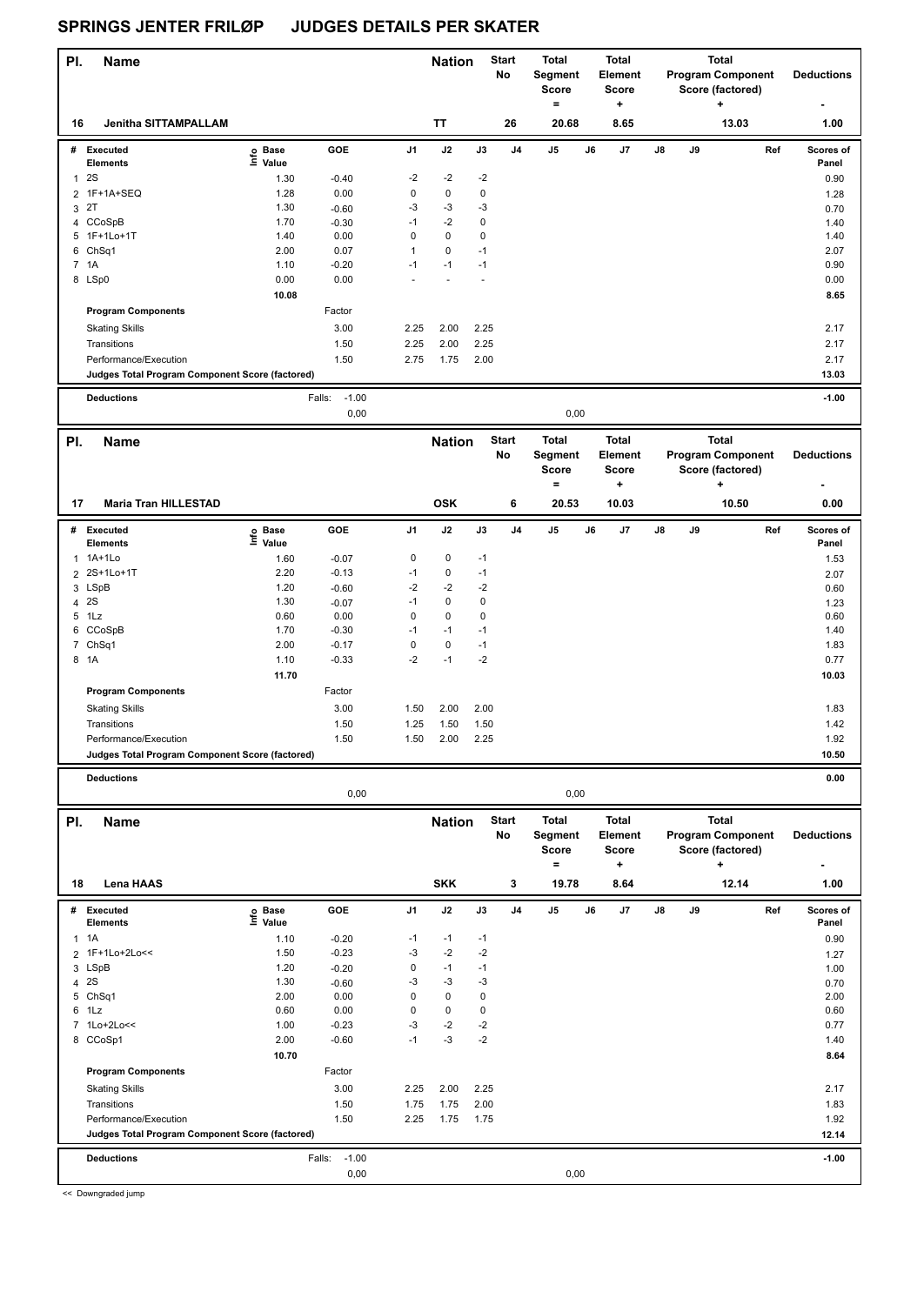| PI. | <b>Name</b>                                     |                            |                   |                | <b>Nation</b> |              | <b>Start</b><br>No | <b>Total</b><br>Segment<br><b>Score</b><br>$\equiv$ |      | <b>Total</b><br><b>Element</b><br><b>Score</b><br>٠ |               |    | Total<br><b>Program Component</b><br>Score (factored)<br>٠ | <b>Deductions</b><br>٠ |
|-----|-------------------------------------------------|----------------------------|-------------------|----------------|---------------|--------------|--------------------|-----------------------------------------------------|------|-----------------------------------------------------|---------------|----|------------------------------------------------------------|------------------------|
| 19  | <b>Maria KRISTOFFERSEN</b>                      |                            |                   |                | <b>TT</b>     |              | 18                 | 19.18                                               |      | 7.32                                                |               |    | 12.86                                                      | 1.00                   |
| #   | Executed<br><b>Elements</b>                     | e Base<br>E Value<br>Value | GOE               | J <sub>1</sub> | J2            | J3           | J <sub>4</sub>     | J5                                                  | J6   | J <sub>7</sub>                                      | $\mathsf{J}8$ | J9 | Ref                                                        | Scores of<br>Panel     |
| 1   | 1Lo+1Lo                                         | 1.00                       | 0.07              | 0              | $\pmb{0}$     | $\mathbf{1}$ |                    |                                                     |      |                                                     |               |    |                                                            | 1.07                   |
|     | 2 1F+1A+1T+SEQ                                  | 1.28                       | 0.07              | 1              | $\mathbf 0$   | 0            |                    |                                                     |      |                                                     |               |    |                                                            | 1.35                   |
| 3   | 1S                                              | 0.40                       | 0.00              | 0              | $\pmb{0}$     | 0            |                    |                                                     |      |                                                     |               |    |                                                            | 0.40                   |
|     | 4 ChSq1                                         | 2.00                       | 0.70              | 2              | 1             | 0            |                    |                                                     |      |                                                     |               |    |                                                            | 2.70                   |
| 5   | 1A                                              | 1.10                       | $-0.60$           | $-3$           | $-3$          | $-3$         |                    |                                                     |      |                                                     |               |    |                                                            | 0.50                   |
|     | 6 LSpB                                          | 1.20                       | $-0.40$           | $-2$           | $-1$          | $-1$         |                    |                                                     |      |                                                     |               |    |                                                            | 0.80                   |
|     | 7 1F                                            | 0.50                       | 0.00              | 0              | $\pmb{0}$     | 0            |                    |                                                     |      |                                                     |               |    |                                                            | 0.50                   |
| 8   | ****                                            | 0.00                       | 0.00              |                |               |              |                    |                                                     |      |                                                     |               |    |                                                            | 0.00                   |
|     |                                                 | 7.48                       |                   |                |               |              |                    |                                                     |      |                                                     |               |    |                                                            | 7.32                   |
|     | <b>Program Components</b>                       |                            | Factor            |                |               |              |                    |                                                     |      |                                                     |               |    |                                                            |                        |
|     | <b>Skating Skills</b>                           |                            | 3.00              | 2.75           | 2.25          | 2.00         |                    |                                                     |      |                                                     |               |    |                                                            | 2.33                   |
|     | Transitions                                     |                            | 1.50              | 2.00           | 1.75          | 1.75         |                    |                                                     |      |                                                     |               |    |                                                            | 1.83                   |
|     | Performance/Execution                           |                            | 1.50              | 2.25           | 2.00          | 2.00         |                    |                                                     |      |                                                     |               |    |                                                            | 2.08                   |
|     | Judges Total Program Component Score (factored) |                            |                   |                |               |              |                    |                                                     |      |                                                     |               |    |                                                            | 12.86                  |
|     | <b>Deductions</b>                               |                            | $-1.00$<br>Falls: |                |               |              |                    |                                                     |      |                                                     |               |    |                                                            | $-1.00$                |
|     |                                                 |                            | 0.00              |                |               |              |                    |                                                     | 0,00 |                                                     |               |    |                                                            |                        |

| * Invalid element                               |                       |            |                          |                          |      |                    |                                              |       |                                              |               |    |                                                                   |     |                    |
|-------------------------------------------------|-----------------------|------------|--------------------------|--------------------------|------|--------------------|----------------------------------------------|-------|----------------------------------------------|---------------|----|-------------------------------------------------------------------|-----|--------------------|
| PI.<br><b>Name</b>                              |                       |            |                          | <b>Nation</b>            |      | <b>Start</b><br>No | <b>Total</b><br>Segment<br><b>Score</b><br>٠ |       | <b>Total</b><br>Element<br><b>Score</b><br>÷ |               |    | <b>Total</b><br><b>Program Component</b><br>Score (factored)<br>٠ |     | <b>Deductions</b>  |
| Andrea HAGEN-ØYE<br>20                          |                       |            |                          | <b>SKK</b>               |      | 23                 |                                              | 19.01 | 7.75                                         |               |    | 11.26                                                             |     | 0.00               |
| # Executed<br><b>Elements</b>                   | o Base<br>Ξ.<br>Value | <b>GOE</b> | J <sub>1</sub>           | J2                       | J3   | J <sub>4</sub>     | J <sub>5</sub>                               | J6    | J7                                           | $\mathsf{J}8$ | J9 |                                                                   | Ref | Scores of<br>Panel |
| 1A<br>1                                         | 1.10                  | $-0.07$    | $-1$                     | 0                        | 0    |                    |                                              |       |                                              |               |    |                                                                   |     | 1.03               |
| $2$ 2S <<                                       | 0.40                  | $-0.27$    | $-3$                     | $-2$                     | $-3$ |                    |                                              |       |                                              |               |    |                                                                   |     | 0.13               |
| $3$ 2T <<                                       | 0.40                  | $-0.27$    | $-3$                     | $-2$                     | $-3$ |                    |                                              |       |                                              |               |    |                                                                   |     | 0.13               |
| 4 CCoSpB*                                       | 0.00                  | 0.00       | $\overline{\phantom{a}}$ | $\overline{\phantom{a}}$ |      |                    |                                              |       |                                              |               |    |                                                                   |     | 0.00               |
| 5 1F+1Lo                                        | 1.00                  | 0.00       | 0                        | $\mathbf 0$              | 0    |                    |                                              |       |                                              |               |    |                                                                   |     | 1.00               |
| 6 ChSq1                                         | 2.00                  | $-0.17$    | $-1$                     | $\Omega$                 | 0    |                    |                                              |       |                                              |               |    |                                                                   |     | 1.83               |
| 7 1A+1Lo+1Lo                                    | 2.10                  | $-0.27$    | $-1$                     | $-2$                     | $-1$ |                    |                                              |       |                                              |               |    |                                                                   |     | 1.83               |
| 8 FSSp2                                         | 2.30                  | $-0.50$    | $-1$                     | $-2$                     | $-2$ |                    |                                              |       |                                              |               |    |                                                                   |     | 1.80               |
|                                                 | 9.30                  |            |                          |                          |      |                    |                                              |       |                                              |               |    |                                                                   |     | 7.75               |
| <b>Program Components</b>                       |                       | Factor     |                          |                          |      |                    |                                              |       |                                              |               |    |                                                                   |     |                    |
| <b>Skating Skills</b>                           |                       | 3.00       | 1.50                     | 2.25                     | 2.25 |                    |                                              |       |                                              |               |    |                                                                   |     | 2.00               |
| Transitions                                     |                       | 1.50       | 1.25                     | 2.25                     | 2.00 |                    |                                              |       |                                              |               |    |                                                                   |     | 1.83               |
| Performance/Execution                           |                       | 1.50       | 1.50                     | 1.75                     | 1.75 |                    |                                              |       |                                              |               |    |                                                                   |     | 1.67               |
| Judges Total Program Component Score (factored) |                       |            |                          |                          |      |                    |                                              |       |                                              |               |    |                                                                   |     | 11.26              |
| <b>Deductions</b>                               |                       |            |                          |                          |      |                    |                                              |       |                                              |               |    |                                                                   |     | 0.00               |
|                                                 |                       | 0,00       |                          |                          |      |                    |                                              | 0,00  |                                              |               |    |                                                                   |     |                    |

<< Downgraded jump \* Invalid element

| PI.            | Name                                            |                            |            |                | <b>Nation</b> |             | <b>Start</b><br>No | Total<br>Segment<br><b>Score</b><br>۰ |         | <b>Total</b><br>Element<br><b>Score</b><br>٠ |               |    | <b>Total</b><br><b>Program Component</b><br>Score (factored)<br>÷ | <b>Deductions</b>         |
|----------------|-------------------------------------------------|----------------------------|------------|----------------|---------------|-------------|--------------------|---------------------------------------|---------|----------------------------------------------|---------------|----|-------------------------------------------------------------------|---------------------------|
| 21             | <b>Mathilde STRAND</b>                          |                            |            |                | <b>BKK</b>    |             | 15                 | 18.39                                 |         | 7.40                                         |               |    | 12.99                                                             | 2.00                      |
| #              | Executed<br><b>Elements</b>                     | e Base<br>E Value<br>Value | <b>GOE</b> | J <sub>1</sub> | J2            | J3          | J <sub>4</sub>     | J5                                    | J6      | J7                                           | $\mathsf{J}8$ | J9 | Ref                                                               | <b>Scores of</b><br>Panel |
| 1              | $1A+1T$                                         | 1.50                       | $-0.07$    | $-1$           | $\pmb{0}$     | $\mathbf 0$ |                    |                                       |         |                                              |               |    |                                                                   | 1.43                      |
|                | $2 \t1A<$                                       | 0.80                       | $-0.27$    | $-2$           | $-1$          | $-1$        |                    |                                       |         |                                              |               |    |                                                                   | 0.53                      |
| 3              | CCoSpB                                          | 1.70                       | $-0.50$    | $-1$           | $-2$          | $-2$        |                    |                                       |         |                                              |               |    |                                                                   | 1.20                      |
| 4              | 2S<<                                            | 0.40                       | $-0.30$    | $-3$           | $-3$          | $-3$        |                    |                                       |         |                                              |               |    |                                                                   | 0.10                      |
| 5              | ChSq1                                           | 2.00                       | $-0.33$    | 0              | $-1$          | $-1$        |                    |                                       |         |                                              |               |    |                                                                   | 1.67                      |
| 6              | 1F+1Lo+1Lo                                      | 1.50                       | $-0.03$    | 0              | $-1$          | 0           |                    |                                       |         |                                              |               |    |                                                                   | 1.47                      |
| $\overline{7}$ | 1Lo                                             | 0.50                       | 0.00       | 0              | $\pmb{0}$     | 0           |                    |                                       |         |                                              |               |    |                                                                   | 0.50                      |
|                | 8 LSpB                                          | 1.20                       | $-0.70$    | $-2$           | $-2$          | -3          |                    |                                       |         |                                              |               |    |                                                                   | 0.50                      |
|                |                                                 | 9.60                       |            |                |               |             |                    |                                       |         |                                              |               |    |                                                                   | 7.40                      |
|                | <b>Program Components</b>                       |                            | Factor     |                |               |             |                    |                                       |         |                                              |               |    |                                                                   |                           |
|                | <b>Skating Skills</b>                           |                            | 3.00       | 2.00           | 2.25          | 2.00        |                    |                                       |         |                                              |               |    |                                                                   | 2.08                      |
|                | Transitions                                     |                            | 1.50       | 2.00           | 2.00          | 2.25        |                    |                                       |         |                                              |               |    |                                                                   | 2.08                      |
|                | Performance/Execution                           |                            | 1.50       | 2.75           | 2.50          | 2.00        |                    |                                       |         |                                              |               |    |                                                                   | 2.42                      |
|                | Judges Total Program Component Score (factored) |                            |            |                |               |             |                    |                                       |         |                                              |               |    |                                                                   | 12.99                     |
|                | <b>Deductions</b>                               | Time violation:            | $-1.00$    |                |               |             |                    | Falls:                                | $-1.00$ |                                              |               |    |                                                                   | $-2.00$                   |
|                |                                                 |                            | 0,00       |                |               |             |                    |                                       | 0,00    |                                              |               |    |                                                                   |                           |

< Under-rotated jump << Downgraded jump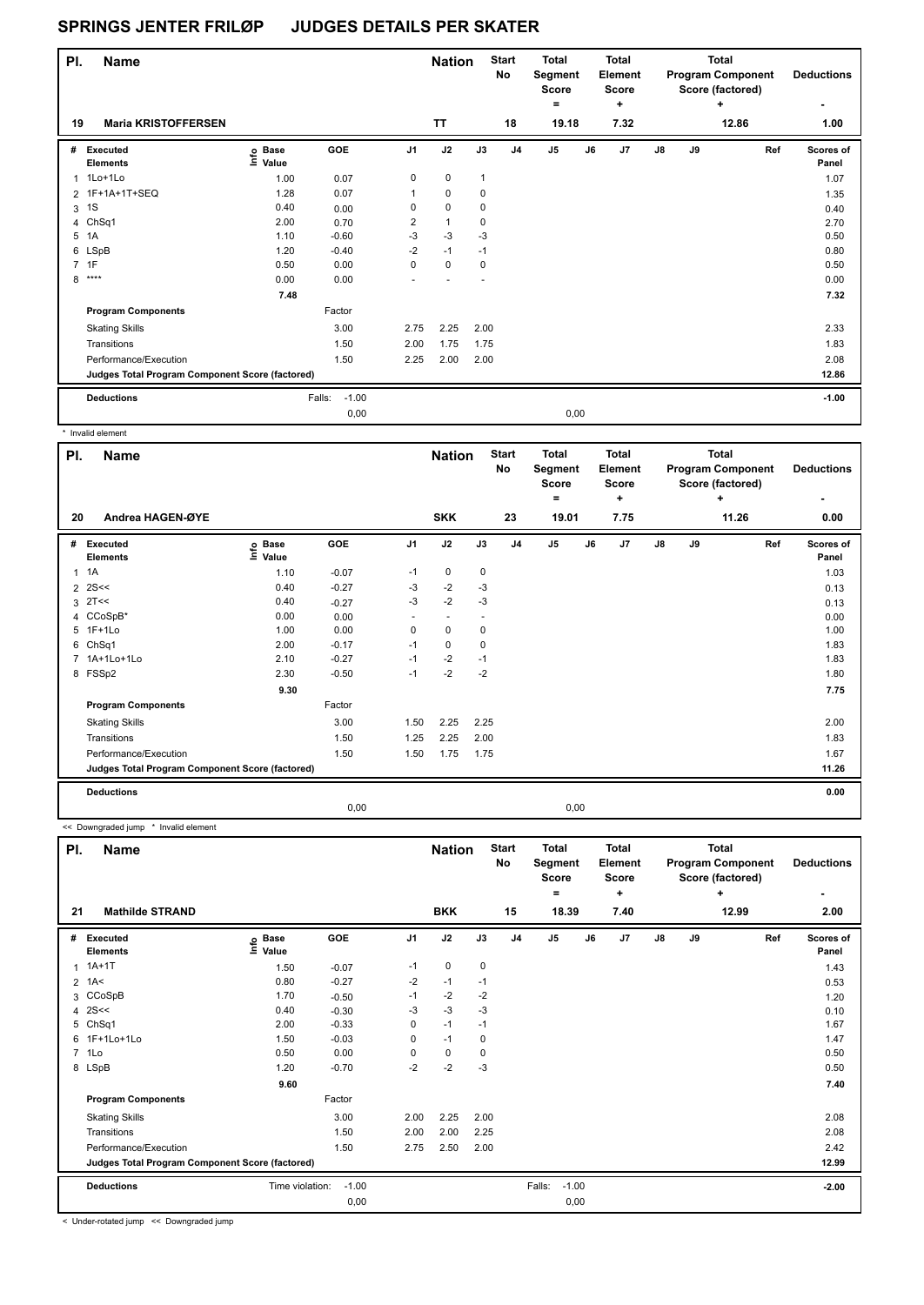| PI.            | <b>Name</b>                                     |                            |                   |                | <b>Nation</b> |             | <b>Start</b><br>No | <b>Total</b><br>Segment<br><b>Score</b> |      | <b>Total</b><br>Element<br><b>Score</b> |               |    | <b>Total</b><br><b>Program Component</b><br>Score (factored) | <b>Deductions</b>  |
|----------------|-------------------------------------------------|----------------------------|-------------------|----------------|---------------|-------------|--------------------|-----------------------------------------|------|-----------------------------------------|---------------|----|--------------------------------------------------------------|--------------------|
|                | <b>Emilie Aastad NYLÉN</b>                      |                            |                   |                | OI            |             |                    | $\equiv$                                |      | ٠                                       |               |    | ÷                                                            | ٠                  |
| 22             |                                                 |                            |                   |                |               |             | 9                  | 18.15                                   |      | 7.14                                    |               |    | 12.01                                                        | 1.00               |
|                | # Executed<br><b>Elements</b>                   | e Base<br>E Value<br>Value | GOE               | J <sub>1</sub> | J2            | J3          | J <sub>4</sub>     | J <sub>5</sub>                          | J6   | J <sub>7</sub>                          | $\mathsf{J}8$ | J9 | Ref                                                          | Scores of<br>Panel |
| 1              | 2T                                              | 1.30                       | 0.00              | $\mathbf 0$    | $\mathbf 0$   | $\mathbf 0$ |                    |                                         |      |                                         |               |    |                                                              | 1.30               |
|                | 2 CCoSpB                                        | 1.70                       | $-0.30$           | $-1$           | $\mathbf 0$   | $-2$        |                    |                                         |      |                                         |               |    |                                                              | 1.40               |
|                | 3 ChSq1                                         | 2.00                       | $-0.33$           | $-1$           | 0             | $-1$        |                    |                                         |      |                                         |               |    |                                                              | 1.67               |
|                | 4 1F+1A+1T+SEQ                                  | 1.28                       | $-0.20$           | $-1$           | $-1$          | $-1$        |                    |                                         |      |                                         |               |    |                                                              | 1.08               |
| 5              | 1A<                                             | 0.80                       | $-0.33$           | $-2$           | $-2$          | $-1$        |                    |                                         |      |                                         |               |    |                                                              | 0.47               |
|                | $6 \, 2S <$                                     | 0.90                       | $-0.40$           | $-2$           | $-2$          | $-2$        |                    |                                         |      |                                         |               |    |                                                              | 0.50               |
| $\overline{7}$ | $2S < +SEQ$                                     | 0.32                       | $-0.30$           | $-3$           | $-3$          | $-3$        |                    |                                         |      |                                         |               |    |                                                              | 0.02               |
|                | 8 LSpB                                          | 1.20                       | $-0.50$           | $-1$           | $-2$          | $-2$        |                    |                                         |      |                                         |               |    |                                                              | 0.70               |
|                |                                                 | 9.50                       |                   |                |               |             |                    |                                         |      |                                         |               |    |                                                              | 7.14               |
|                | <b>Program Components</b>                       |                            | Factor            |                |               |             |                    |                                         |      |                                         |               |    |                                                              |                    |
|                | <b>Skating Skills</b>                           |                            | 3.00              | 2.25           | 2.25          | 2.25        |                    |                                         |      |                                         |               |    |                                                              | 2.25               |
|                | Transitions                                     |                            | 1.50              | 1.50           | 1.75          | 1.75        |                    |                                         |      |                                         |               |    |                                                              | 1.67               |
|                | Performance/Execution                           |                            | 1.50              | 1.75           | 1.75          | 2.00        |                    |                                         |      |                                         |               |    |                                                              | 1.83               |
|                | Judges Total Program Component Score (factored) |                            |                   |                |               |             |                    |                                         |      |                                         |               |    |                                                              | 12.01              |
|                | <b>Deductions</b>                               |                            | $-1.00$<br>Falls: |                |               |             |                    |                                         |      |                                         |               |    |                                                              | $-1.00$            |
|                |                                                 |                            | 0.00              |                |               |             |                    |                                         | 0.00 |                                         |               |    |                                                              |                    |

< Under-rotated jump << Downgraded jump

| PI.            | <b>Name</b>                                     |                              |                   |                | <b>Nation</b> |      | <b>Start</b><br>No | <b>Total</b><br>Segment<br><b>Score</b><br>٠ |      | <b>Total</b><br>Element<br><b>Score</b><br>٠ |               |    | <b>Total</b><br><b>Program Component</b><br>Score (factored)<br>٠ | <b>Deductions</b>  |
|----------------|-------------------------------------------------|------------------------------|-------------------|----------------|---------------|------|--------------------|----------------------------------------------|------|----------------------------------------------|---------------|----|-------------------------------------------------------------------|--------------------|
| 23             | Amine STORRØD                                   |                              |                   |                | <b>FKK</b>    |      | 11                 | 17.74                                        |      | 10.24                                        |               |    | 9.50                                                              | 2.00               |
| #              | Executed<br><b>Elements</b>                     | <b>Base</b><br>Info<br>Value | <b>GOE</b>        | J <sub>1</sub> | J2            | J3   | J <sub>4</sub>     | J <sub>5</sub>                               | J6   | J7                                           | $\mathsf{J}8$ | J9 | Ref                                                               | Scores of<br>Panel |
| 1              | 1A+1Lo+1Lo                                      | 2.10                         | $-0.07$           | $-1$           | $\mathbf 0$   | 0    |                    |                                              |      |                                              |               |    |                                                                   | 2.03               |
| 2              | 2S                                              | 1.30                         | 0.00              | 0              | $\mathbf 0$   | 0    |                    |                                              |      |                                              |               |    |                                                                   | 1.30               |
| 3              | CCoSp1                                          | 2.00                         | 0.07              | 1              | $-1$          | 0    |                    |                                              |      |                                              |               |    |                                                                   | 2.07               |
| 4              | ChSq1                                           | 2.00                         | $-0.83$           | $-2$           | $-1$          | $-2$ |                    |                                              |      |                                              |               |    |                                                                   | 1.17               |
| 5              | 2Lo<                                            | 1.30                         | $-0.90$           | -3             | $-3$          | $-3$ |                    |                                              |      |                                              |               |    |                                                                   | 0.40               |
| 6              | $2S+1T$                                         | 1.70                         | $-0.33$           | $-1$           | $-2$          | $-2$ |                    |                                              |      |                                              |               |    |                                                                   | 1.37               |
| $\overline{7}$ | 1A                                              | 1.10                         | 0.00              | 0              | $\mathbf 0$   | 0    |                    |                                              |      |                                              |               |    |                                                                   | 1.10               |
|                | 8 LSpB                                          | 1.20                         | $-0.40$           | $-1$           | $-2$          | $-1$ |                    |                                              |      |                                              |               |    |                                                                   | 0.80               |
|                |                                                 | 12.70                        |                   |                |               |      |                    |                                              |      |                                              |               |    |                                                                   | 10.24              |
|                | <b>Program Components</b>                       |                              | Factor            |                |               |      |                    |                                              |      |                                              |               |    |                                                                   |                    |
|                | <b>Skating Skills</b>                           |                              | 3.00              | 1.25           | 1.50          | 1.75 |                    |                                              |      |                                              |               |    |                                                                   | 1.50               |
|                | Transitions                                     |                              | 1.50              | 1.25           | 1.50          | 1.75 |                    |                                              |      |                                              |               |    |                                                                   | 1.50               |
|                | Performance/Execution                           |                              | 1.50              | 1.75           | 1.75          | 2.00 |                    |                                              |      |                                              |               |    |                                                                   | 1.83               |
|                | Judges Total Program Component Score (factored) |                              |                   |                |               |      |                    |                                              |      |                                              |               |    |                                                                   | 9.50               |
|                | <b>Deductions</b>                               |                              | $-2.00$<br>Falls: |                |               |      |                    |                                              |      |                                              |               |    |                                                                   | $-2.00$            |
|                |                                                 |                              | 0,00              |                |               |      |                    |                                              | 0,00 |                                              |               |    |                                                                   |                    |

**Name Deductions - Nation** Start Total **Segment Score = Total Element Score + Total Program Component Score (factored) + PI.** Name Start Controllering Start Controllering Start Controllering Start Controllering Start **No # Executed Elements Base Value GOE J1 J2 J3 J4 J5 J6 J7 J8 J9 Scores of Panel** 1 1A 1 1.10 -0.07 -1 0 0 **Ref**  1A 1.03 **Info 24 Ane Katrin ERVIK TSK 16 17.46 8.07 9.39 0.00** 2 1F+1Lo+1T 1.40 -0.03 -1 0 0 1.37 3 ChSq1 2.00 -0.17 0 -1 0 1.83 4 CCoSp1 2.00 -0.30 0 -1 -2 1.70 5 1Lz e 0.60 -0.23 -2 -2 -3 0.37 6 1Lo 0.50 -0.03 -1 0 0 0.47 7 LSpB 1.20 -0.20 0 -1 -1 1.00 8 1Lo+Lo 0.50 -0.20 -2 -2 -2 0.30  **9.30 8.07 Program Components**  Skating Skills 1.75 1.75 1.75 1.75 1.75 1.75 1.75 1.50 1.50 1.75 1.50 1.75 1.50 1.75 1.50 1.75 1.50 1.75 1.50 Factor 3.00 1.50 1.75 1.75 1.75 1.75 1.75 1.87 and 1.67 and 1.67 and 1.67 and 1.67 and 1.67 and 1.67 and 1.67 and 1.67 Transitions 1.50 1.25 1.75 1.50 1.50 Performance/Execution 1.42 1.50 1.50 1.25 1.50 1.50 1.50 1.50 1.42 1.42 Judges Total Program Component Score (factored) **Deductions 0.00 Judges Total Program Component Score (factored) 9.39** 0,00 0,00

e Jump take off with wrong edge

< Under-rotated jump